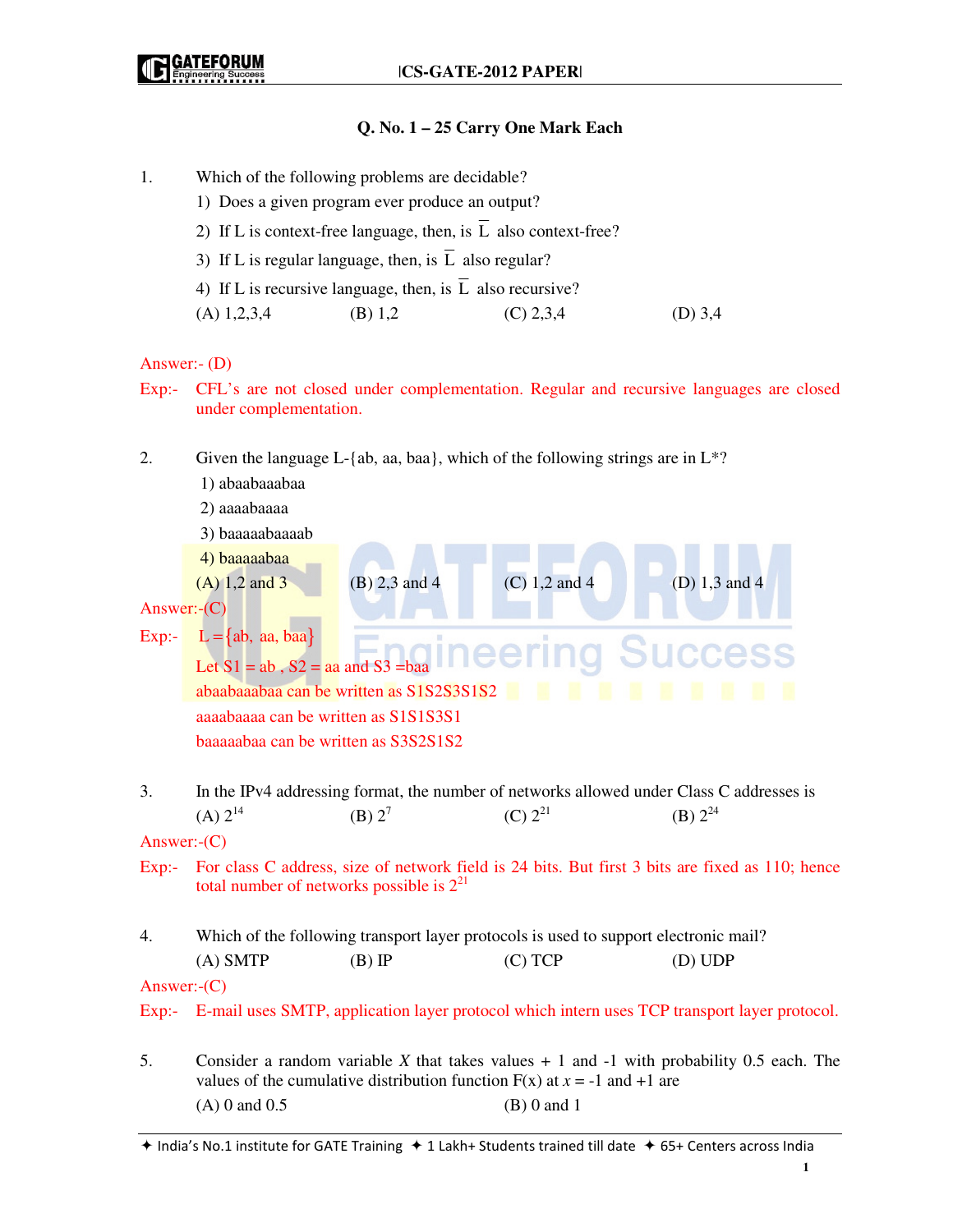\n- (C) 0.5 and 1
\n- (D) 0.25 and 0.75
\n
\nAnswer:-(C)

\nExp:- The cumulative distribution function

\n
$$
F(x) = P(X \leq x)
$$
\n
$$
F(-1) = P(X \leq -1) = P(X = -1) = 0.5
$$
\n
$$
F(+1) = P(X \leq +1) = P(X = -1) + P(X = +1) = 0.5 + 0.5 = 1
$$
\n\n6. Register renaming is done is pipelined processors

\n\n- (A) as an alternative to register allocation at compile time
\n- (B) for efficient access to function parameters and local variables
\n- (C) to handle certain kinds of hazards
\n- (D) as part of address translation
\n
\nAnswer:-(C)

\nExp:- Register renaming is done to eliminate WAR/WAW hazards.

\n7. The amount of ROM needed to implement a 4 bit multiplier is

\n\n- (A) 64 bits
\n- (B) 128 bits
\n- (C) 1 Kbits
\n
\nAnswer:-(D)

\nExp:- For a 4 bit multiplier there are  $2^4 \times 2^4 = 2^8 = 256$  combinations.

\nOutput will contain 8 bits.

\nSo the amount of ROM needed is  $2^8 \times 8$  bits = 2 Kbits.

\n50

\n60

\n61

\n62

\n63

8. Let  $W(n)$  and  $A(n)$  denote respectively, the worst case and average case running time of an algorithm executed on an input of size n. Which of the following is **ALWAYS TRUE**?

| (A) $A(n) = \Omega(W(n))$ | (B) $A(n) = \Theta(W(n))$ |
|---------------------------|---------------------------|
| (C) $A(n) = O(W(n))$      | (D) $A(n) = o(W(n))$      |

Answer:-(C)

Exp:- The average case time can be lesser than or even equal to the worst case. So A(n) would be upper bounded by  $W(n)$  and it will not be strict upper bound as it can even be same (e.g. Bubble Sort and merge sort).

 $\therefore$  A(n) = O(W(n))

9. Let G be a simple undirected planar graph on 10 vertices with 15edges. If G is a connected graph, then the number of **bounded** faces in any embedding of G on the plane is equal to (A) 3 (B) 4 (C) 5 (D) 6

Answer:-(D)

Exp:- We have the relation V-E+F=2, by this we will get the total number of faces,

 $*$  India's No.1 institute for GATE Training  $*$  1 Lakh+ Students trained till date  $*$  65+ Centers across India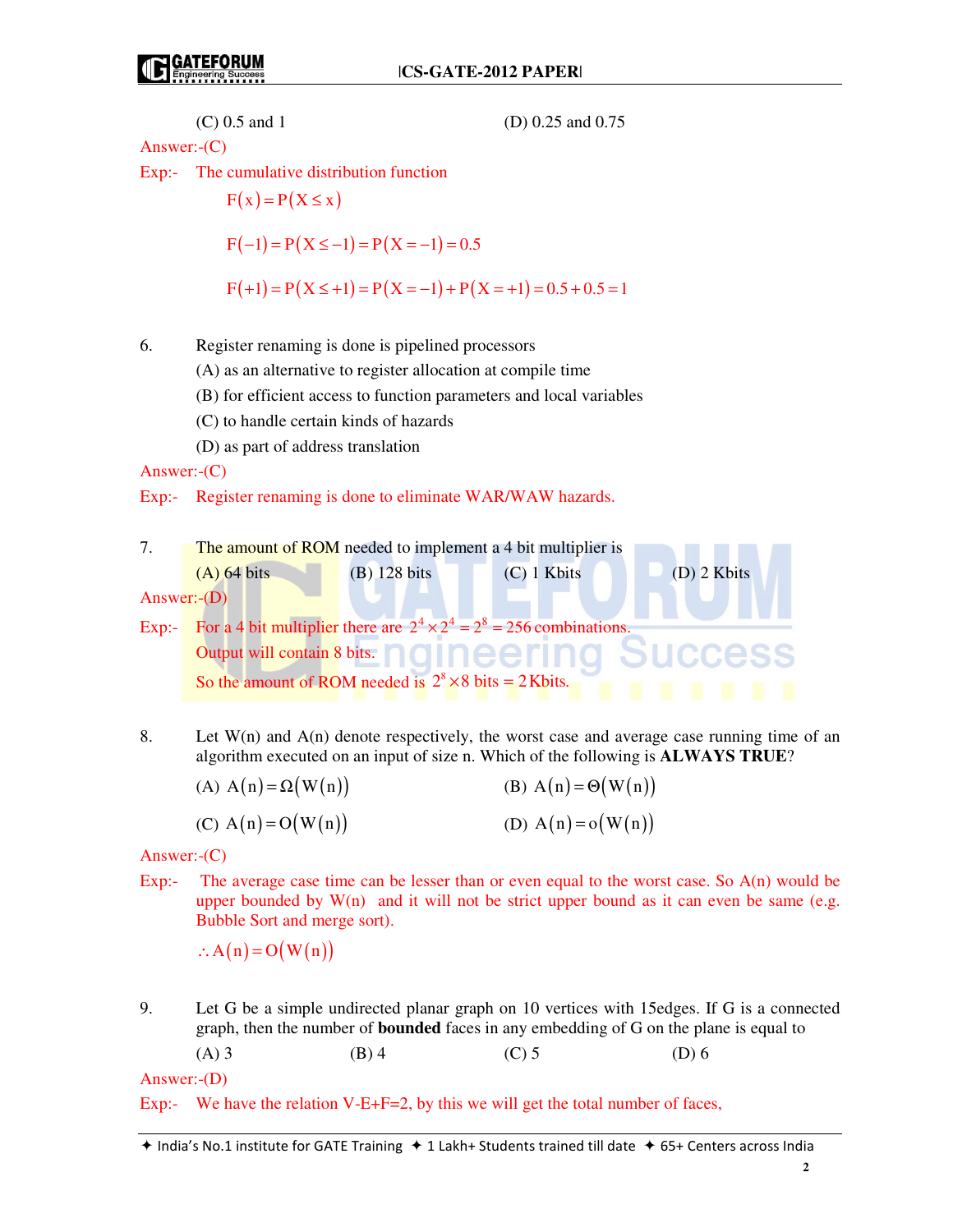$F = 7$ . Out of 7 faces one is an unbounded face, so total 6 bounded faces.

- 10. The recurrence relation capturing the optimal execution time of the *Towers of Hanoi* problem with n discs is
	- (A)  $T(n) = 2T(n-2) + 2$  (B)  $T(n) = 2T(n-1) + n$
	- (C)  $T(n) = 2T(n/2) + 1$  (D)  $T(n) = 2T(n-1) + 1$

Answer:-(D)

- Exp:- Let the three pegs be A,B and C, the goal is to move n pegs from A to C using peg B The following sequence of steps are executed recursively 1.move *n*−1 discs from A to B. This leaves disc *n* alone on peg A --- **T(n-1)** 2.move disc n from A to C---------**1**  3.move *n*−1 discs from B to C so they sit on disc n----- **T(n-1)** So,  $T(n) = 2T(n-1) +1$
- 11. Which of the following statements are **TRUE** about an SQL query?
	- P : An SQL query can contain a HAVING clause even if it does not have a GROUP BY clause
	- Q : An SQL query can contain a HAVING clause only if it has GROUP BY clause
	- R : All attributes used in the GROUP BY clause must appear in the SELECT clause
	- S : Not all attributes used in the GROUP BY clause need to appear in the SELECT clause  $(C)$  Q and R  $(D)$  Q and S

Answer:-(B)

Exp:- If we use a HAVING clause without a GROUP BY clause, the HAVING condition applies to all rows that satisfy the search condition. In other words, all rows that satisfy the search condition make up a single group. So, option  $P$  is true and  $Q$  is false.

S is also true as an example consider the following table and query.

| Id | Name          |
|----|---------------|
|    | Ramesh        |
| 2  | Ramesh        |
| 3  | Rajesh        |
|    | <b>Suresh</b> |

 Select count (\*) From student Group by Name

Output will be

| Count $(*)$ |  |
|-------------|--|
|             |  |
|             |  |
|             |  |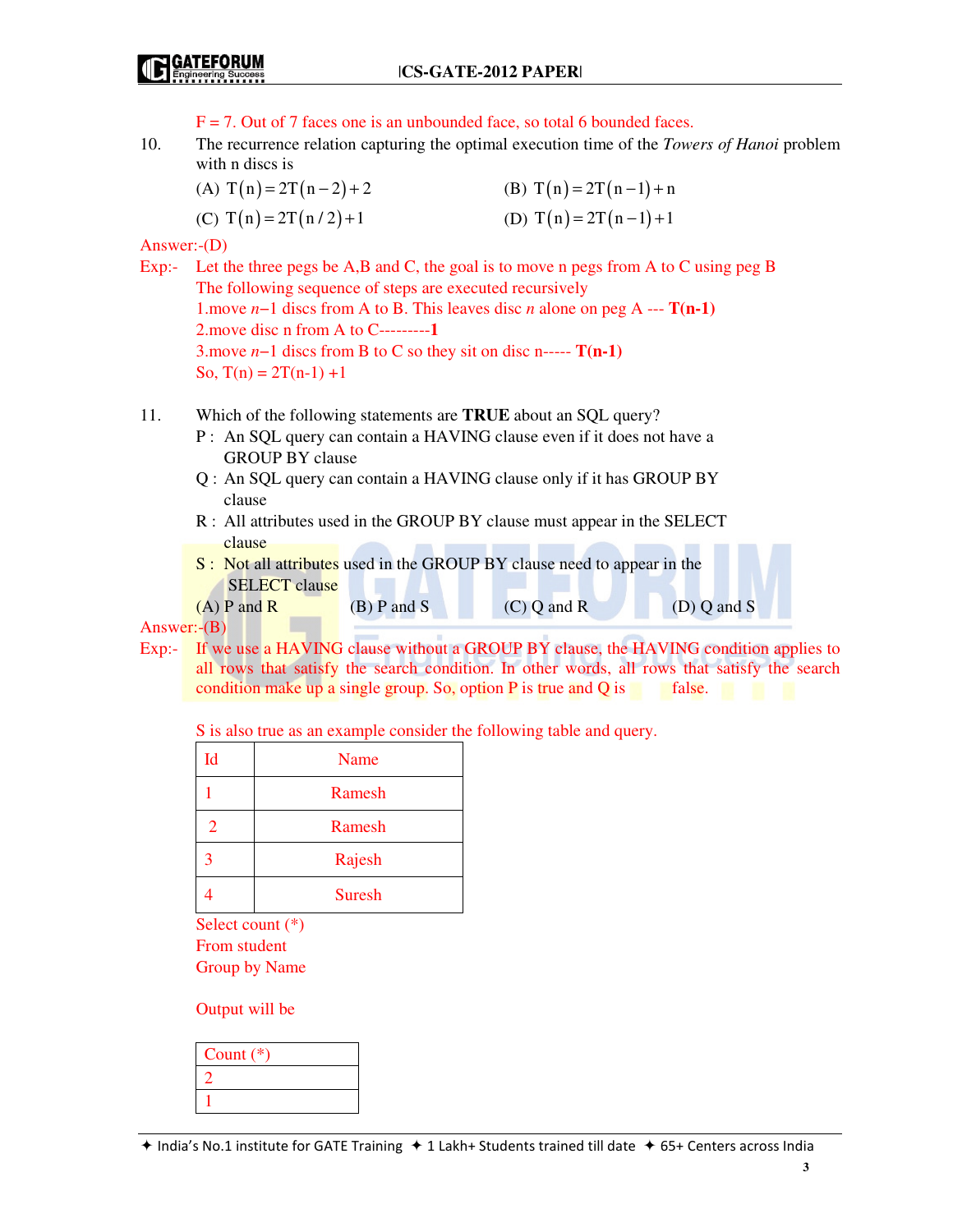1

- 12. Given the basic ER and relational models, which of the following is **INCORRECT**?
	- (A) An attribute of an entity can have more than one value
	- (B) An attribute of an entity can be composite
	- (C) In a row of a relational table, an attribute can have more than one value
	- (D) In a row of a relational table, an attribute can have exactly one value or a NULL value

Answer:-(C)

Exp:- The term 'entity' belongs to ER model and the term 'relational table' belongs to relational model.

 Options A and B both are true since ER model supports both multivalued and composite attributes.

 As multivalued attributes are not allowed in relational databases, in a row of a relational (table), an attribute cannot have more than one value.

13. What is the complement of the language accepted by the NFA show below? Assume  $\Sigma = \{a\}$  and  $\varepsilon$  is the empty string.



Exp:- Language accepted by NFA is  $a^+$ , so complement of this language is  $\{\epsilon\}$ 

- 14. What is the correct translation of the following statement into mathematical logic? "Some real numbers are rational"
	- (A)  $\exists x \ (\text{real}(x) \lor \text{rational}(x))$  (B)  $\forall x \ (\text{real}(x) \to \text{rational}(x))$
- - (C)  $\exists x \ (\text{real}(x) \land \text{rational}(x))$  (D)  $\exists x \ (\text{rational}(x) \to \text{real}(x))$
- 

Answer:- (C)

- Exp:- Option A: There exists x which is either real or rational and can be both. Option B: All real numbers are rational Option C: There exists a real number which is rational.
	- Option D: There exists some number which is not rational or which is real.
- 15. Let A be the 2 x 2 matrix with elements  $a_{11} = a_{12} = a_{21} = +1$  and  $a_{22} = -1$ . Then the eigen values of the matrix  $A^{19}$  are
	- (A) 1024 and -1024 (B) 1024 $\sqrt{2}$  and -1024 $\sqrt{2}$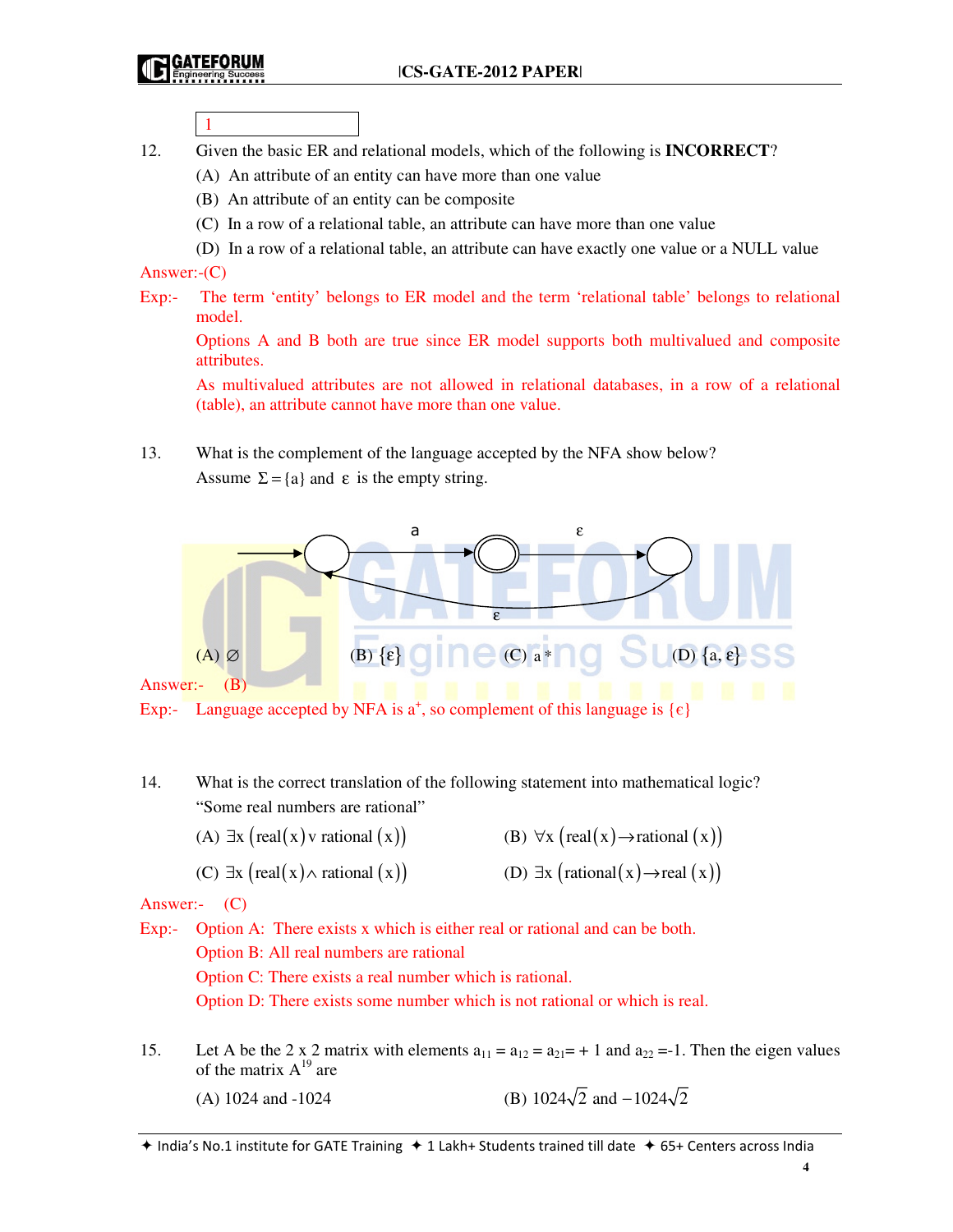(C) 
$$
4\sqrt{2}
$$
 and  $-4\sqrt{2}$  (D)  $512\sqrt{2}$  and  $-512\sqrt{2}$ 

Answer:-(D)

Exp:- Characteristic equation of A is  $|A - \lambda I| = 0$  where  $\lambda$  is the eigen value

$$
\begin{vmatrix} 1 - \lambda & 1 \\ 1 & -1 - \lambda \end{vmatrix} = 0 \Rightarrow \lambda^2 - 2 = 0 \Rightarrow \lambda^2 = \pm \sqrt{2}
$$

Every matrix satisfies its characteristic equation

Therefore 
$$
A^2 - 2I = 0 \Rightarrow A^2 = 2I
$$

$$
A^{19} = A^{18} \times A = (A^2)^9 \times A = (2I)^9 \times A = 512 \times A
$$

Hence eigen values of  $A^{19}$  are  $\pm 512\sqrt{2}$ 

16. The protocol data unit (PDU) for the application layer in the Internet stack is (A) Segment (B) Datagram (C) Message (D) Frame

Answer:-(C)

- Exp:- The PDU for Datalink layer, Network layer , Transport layer and Application layer are frame, datagram, segment and message respectively.
- 17. Consider the function  $f(x) = sin(x)$  in the interval  $x \in [\pi/4, 7\pi/4]$ . The number and location (s) of the local minima of this function are (A) One, at  $\pi/2$  (B) One, at  $3\pi/2$ (C) Two, at  $\pi/2$  and  $3\pi/2$  (D) Two, at  $\pi/4$  and  $3\pi/2$ cess

```
Answer:-(B)
```
Exp:- Sin x has a maximum value of 1 at  $\frac{1}{2}$ , 2  $\frac{\pi}{2}$ , and a minimum value of -1 at  $\frac{3}{4}$ 2  $\frac{\pi}{2}$  and at all angles conterminal with them. The graph of  $f(x) = \sin x$  is

 $=\frac{3\pi}{2}$ 

 $\therefore$  In the interval ∴ In the interval  $\left[\frac{\pi}{4}, \frac{7\pi}{4}\right]$ , it has one local minimum at  $x = \frac{3}{4}$ 

 $4'$  4 2 18. A process executes the code fork (); fork (); fork (); The total number of **child** processes created is (A) 3 (B) 4 (C) 7 (D) 8 Answer:- (C)

7

**5**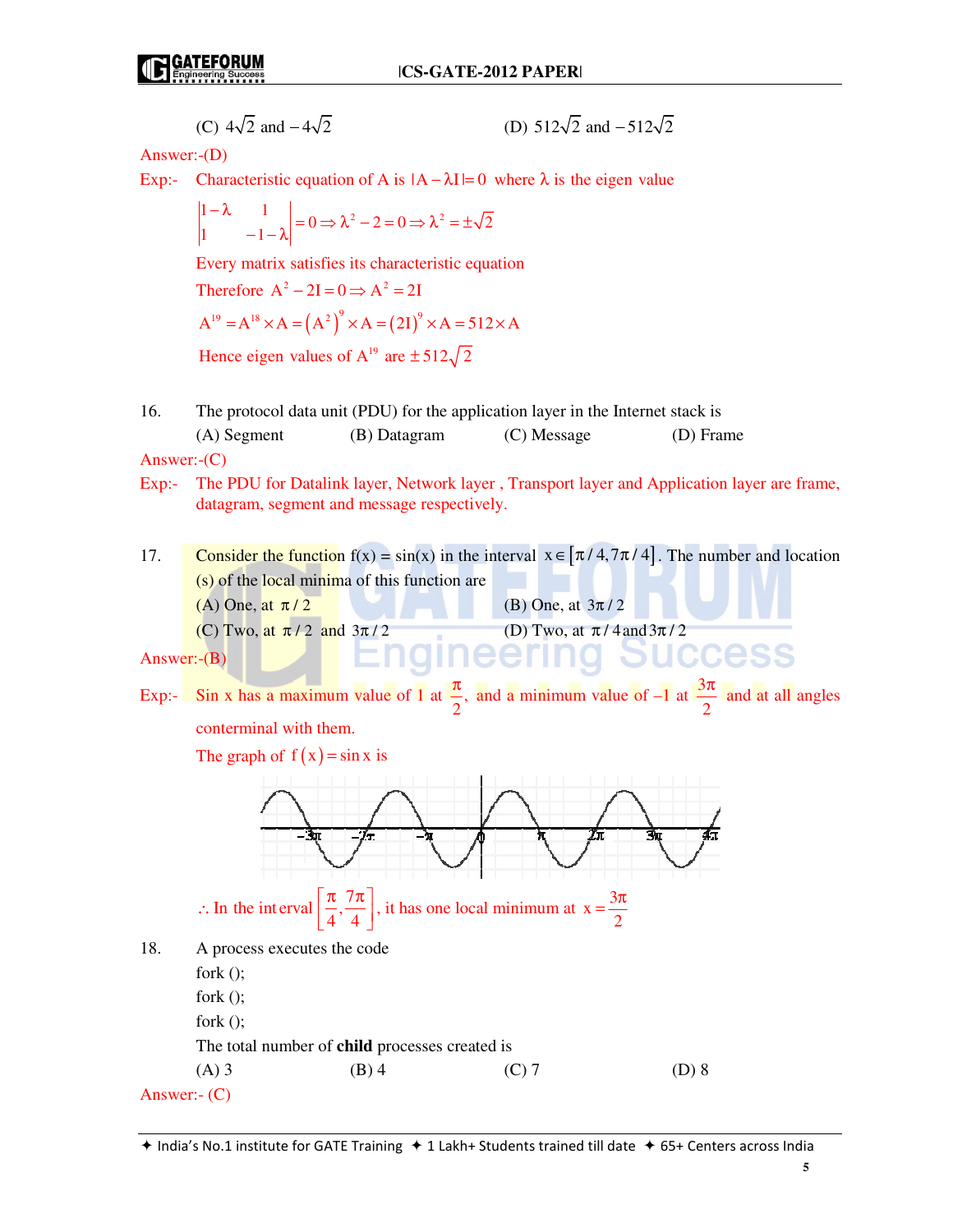Exp:- If fork is called n times, there will be total  $2<sup>n</sup>$  running processes including the parent process. So, there will be  $2<sup>n</sup>$ -1 child processes.

19. The decimal value 0.5 in IEEE single precision floating point representation has

(A) fraction bits of 000…000 and exponent value of 0

(B) fraction bits of 000…000 and exponent value of -1

(C) fraction bits of 100…000 and exponent value of 0

(D) no exact representation

Answer:-(B)

Exp:-  $(0.5)_{10} = (1.0)_{2} \times 2^{-1}$ 

So, exponent  $= -1$  and fraction is  $000 - -000$ 

20. The truth table

| $\mathbf{X}$                              | Y              | f(X,Y)                       |
|-------------------------------------------|----------------|------------------------------|
| $\theta$                                  | $\Omega$       |                              |
| $\theta$                                  |                |                              |
|                                           | $\overline{0}$ |                              |
|                                           |                |                              |
| represents the Boolean function           |                |                              |
| (A) X                                     |                | $(B) X + Y$ (C) $X \oplus Y$ |
| Answer:- $(A)$                            |                |                              |
| $F_{\rm YD}$ : $XY' + XY = X(Y' + Y) = Y$ |                |                              |

```
Ansy
```

```
Exp:- XY' + XY = X(Y' + Y) = X
```
21. The worst case running time to search for an element in a balanced binary search tree with  $n2^n$  elements is

(A)  $\Theta(n \log n)$ (B)  $\Theta(n2^n)$  (C)  $\Theta(n)$  (D)  $\Theta(\log n)$ 

Answer:-(C)

Exp:- The worst case search time in a balanced BST on '*x*' nodes is logx. So, if  $x = n2^n$ , then  $log(n2<sup>n</sup>) = logn + log(2<sup>n</sup>) = logn + n = \theta(n)$ 

22. Assuming  $P \neq NP$ , which of the following is **TRUE**?

| $(A) NP-complete = NP$ | (B) NP-complete $\cap P = \emptyset$ |
|------------------------|--------------------------------------|
| $(C) NP-hard = NP$     | (D) $P = NP$ -complete               |

Answer:-(B)

Exp:- If P!=NP, then it implies that no NP-Complete problem can be solved in polynomialtime which implies that the set P and the set NPC are disjoint.

 $*$  India's No.1 institute for GATE Training  $*$  1 Lakh+ Students trained till date  $*$  65+ Centers across India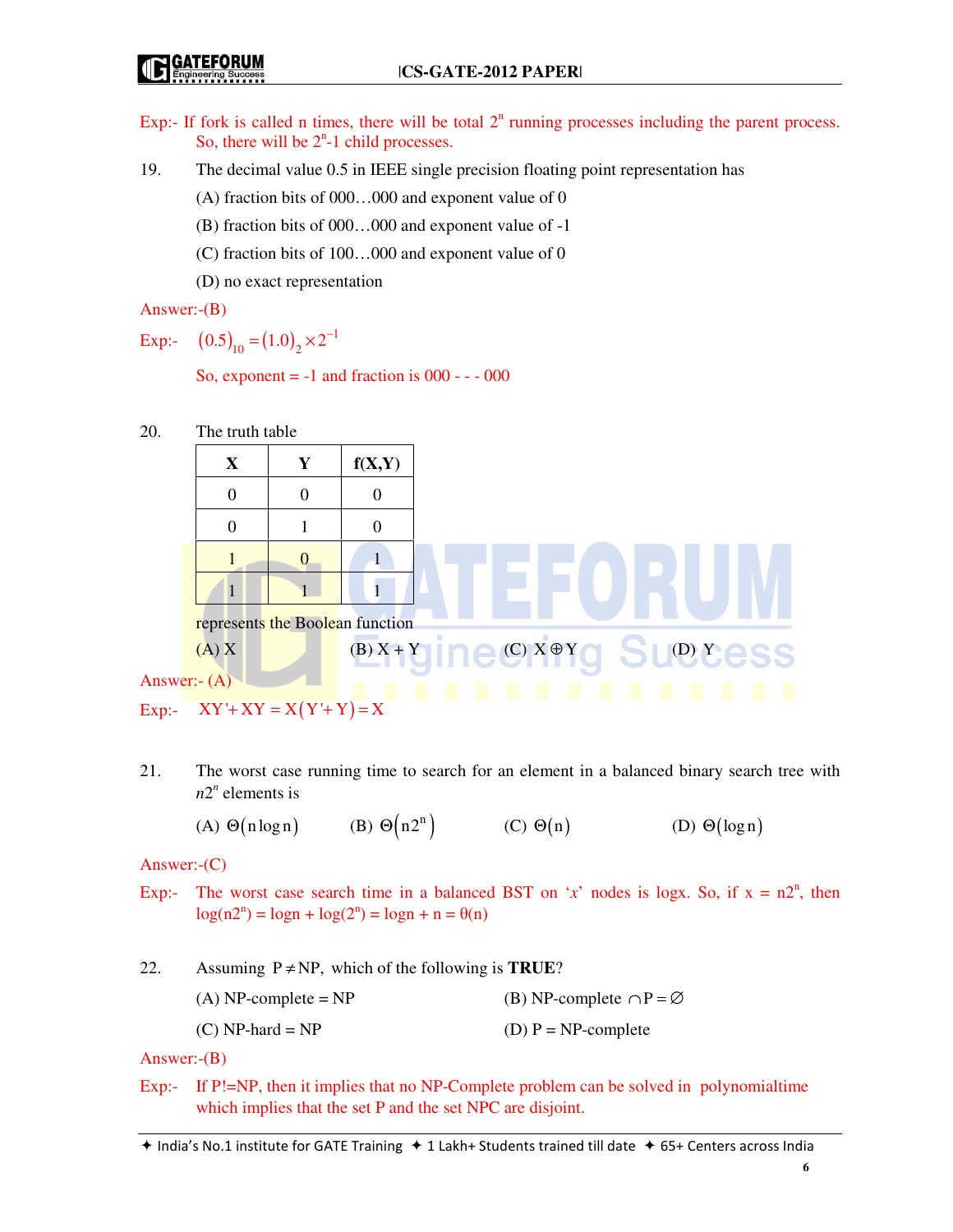- 23. What will be the output of the following C program segment? Char inChar =  $A$ ; switch (inChar ) { case 'A' : printf ("Choice A\ n"); case 'B' : case 'C' : print f("Choice B"); case 'D' : case 'E' : default : printf ("No Choice") ; }
	- (A) No choice
	- (B) Choice A
	- (C) Choice A

Choice B No choice

(D) Program gives no output as it is erroneous

Answer:-(C)

- Exp:- Since there is no 'break' statement , the program executes all the subsequent case statements after printing "choice A"
- 24. Which of the following is **TRUE?**
	- (A) Every relation is 3NF is also in BCNF
	- (B) A relation R is in 3NF if every non-prime attribute of R is fully functionally dependent on every key of R
	- (C) Every relation in BCNF is also in 3NF
	- (D) No relation can be in both BCNF and 3NF

Answer:-(C)

Exp:- Option A is false since BCNF is stricter than 3NF (it needs LHS of all FDs should be candidate key for 3NF condition)

Option B is false since the definition given here is of 2NF

 Option C is true, since for a relation to be in BCNF it needs to be in 3NF, every relation in BCNF satisfies all the properties of 3NF.

Option D is false, since if a relation is in BCNF it will always be in 3NF.

- 25. Consider the following logical inferences.
	- $I_1$ : If it rains then the cricket match will not be played.

The cricket match was played.

 **Inference:** There was no rain.

 $I_2$ : If it rains then the cricket match will not be played.

It did not rain.

 **Inference:** The cricket match was played.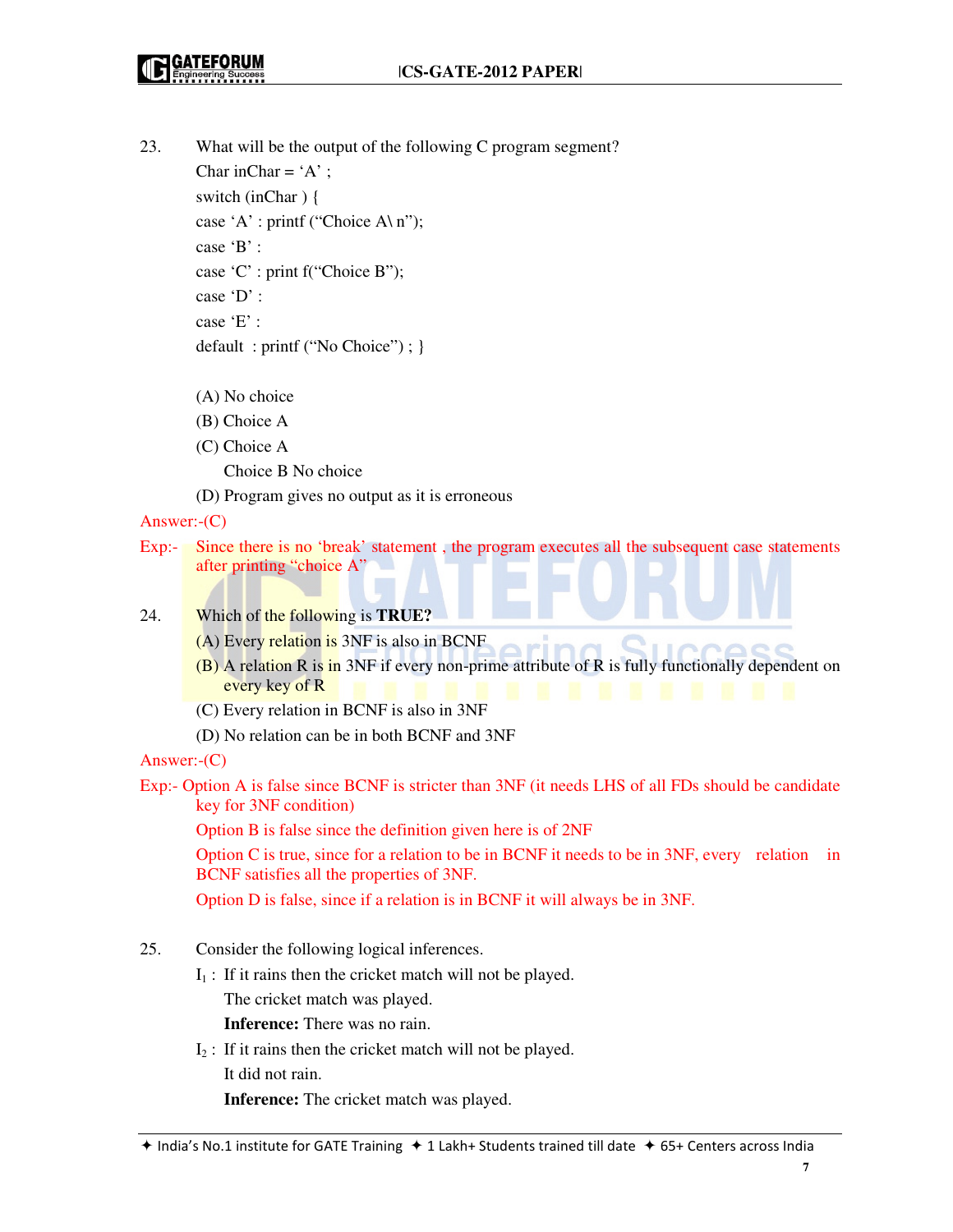Which of the following is **TRUE**?

(A) Both  $I_1$  and  $I_2$  are correct inferences

(B)  $I_1$  is correct but  $I_2$  is not a correct inference

- (C)  $I_1$  is not correct but  $I_2$  is a correct inference
- (D) Both  $I_1$  and  $I_2$  are not correct inferences

Answer:- (B)

Exp:-



26. Consider the set of strings on {0,1} in which, *every substring of 3 symbols* has at most two zeros. For example, 001110 and 011001 are in the language, but 100010 is not. All strings of length less than 3 are also in the language. A partially completed DFA that accepts this language is shown below.



 $*$  India's No.1 institute for GATE Training  $*$  1 Lakh+ Students trained till date  $*$  65+ Centers across India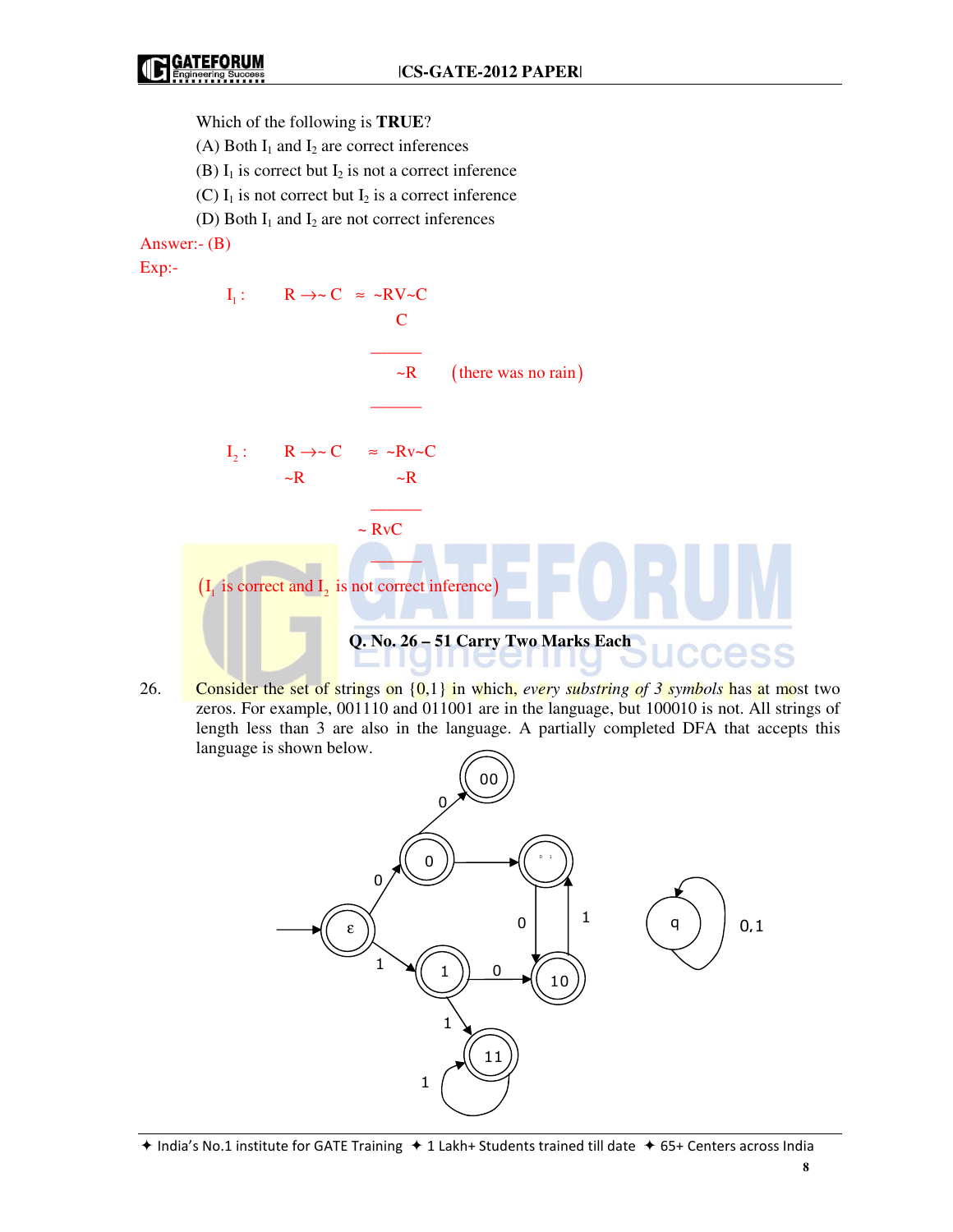

(D)

## The missing arcs in the DFA are

(A)

| (B)                 | $\boldsymbol{00}$ | 01 | 10 | 11 | q |
|---------------------|-------------------|----|----|----|---|
| $\overline{\bf 00}$ |                   | 0  |    |    |   |
| 01                  |                   |    |    |    |   |
| 10                  |                   |    |    |    |   |
| 11                  |                   |    | 0  |    |   |

|                   | $\boldsymbol{00}$ | 01             | 10 | 11 | $\mathbf q$ |
|-------------------|-------------------|----------------|----|----|-------------|
| $\boldsymbol{00}$ |                   | $\overline{0}$ |    |    |             |
| 01                |                   |                |    |    |             |
| 10                |                   |                |    |    |             |
| 11                |                   | 0              |    |    |             |

|--|

|    | $\boldsymbol{00}$ | 01 | 10 | 11 | $\mathbf q$ |
|----|-------------------|----|----|----|-------------|
| 00 |                   |    |    |    | 0           |
| 01 |                   |    |    |    |             |
| 10 |                   |    |    |    |             |
| 11 |                   | 0  |    |    |             |

|                   | 00 | 01 | 10 | 11 | q |
|-------------------|----|----|----|----|---|
| $\boldsymbol{00}$ |    |    |    |    | 0 |
| 01                |    |    |    |    |   |
| 10                | 0  |    |    |    |   |
| 11                |    |    | 0  |    |   |

Answer:-(D)

Exp:- The complete DFA is



27. The height of a tree is defined as the number of edges on the longest path in the tree. The function shown in the pseudocode below is invoked as height (root) to compute the height of a binary tree rooted at the tree pointer root.

int height (treeptr n)

- { if (n== NULL) return -1;
- if  $(n \rightarrow left == NULL)$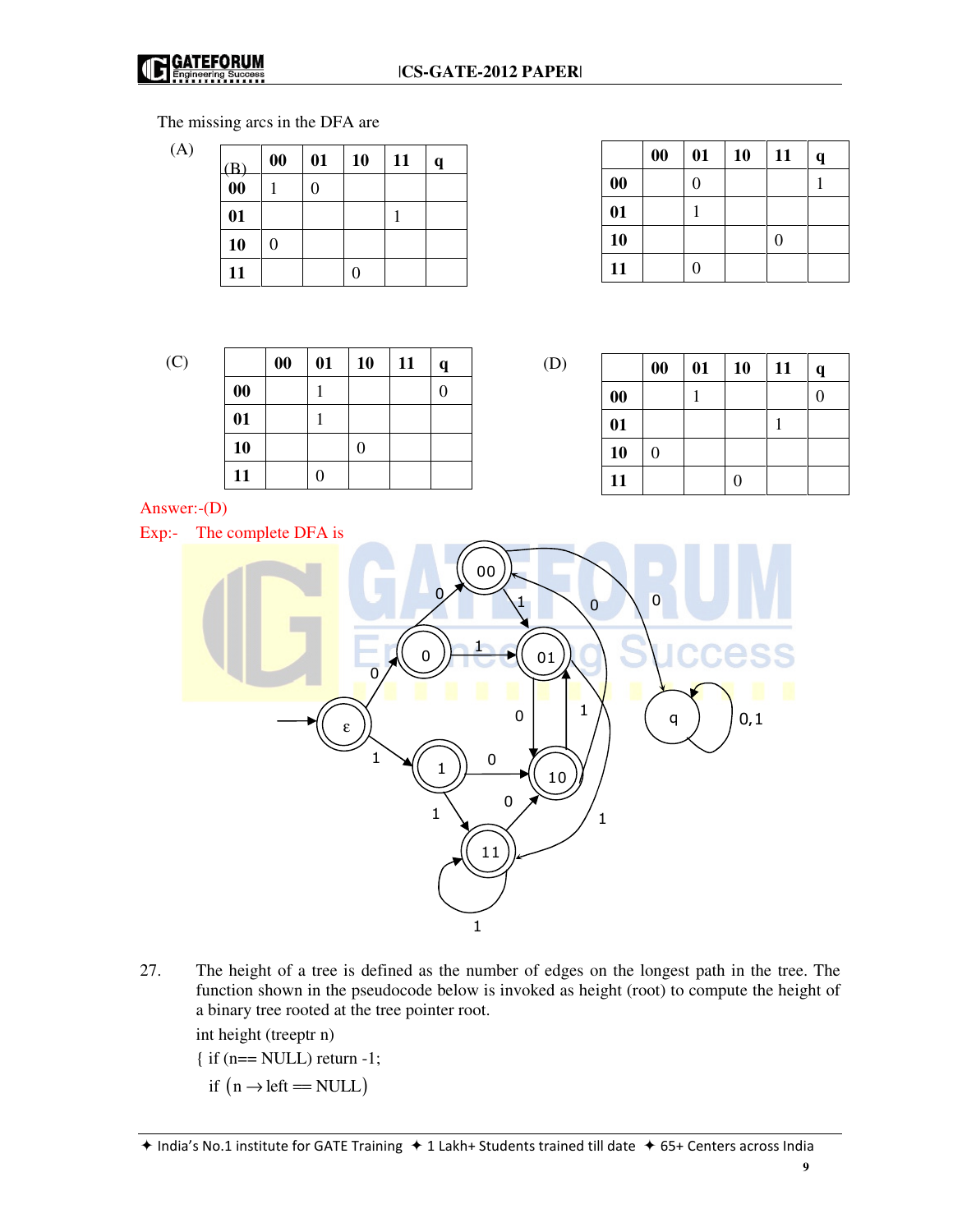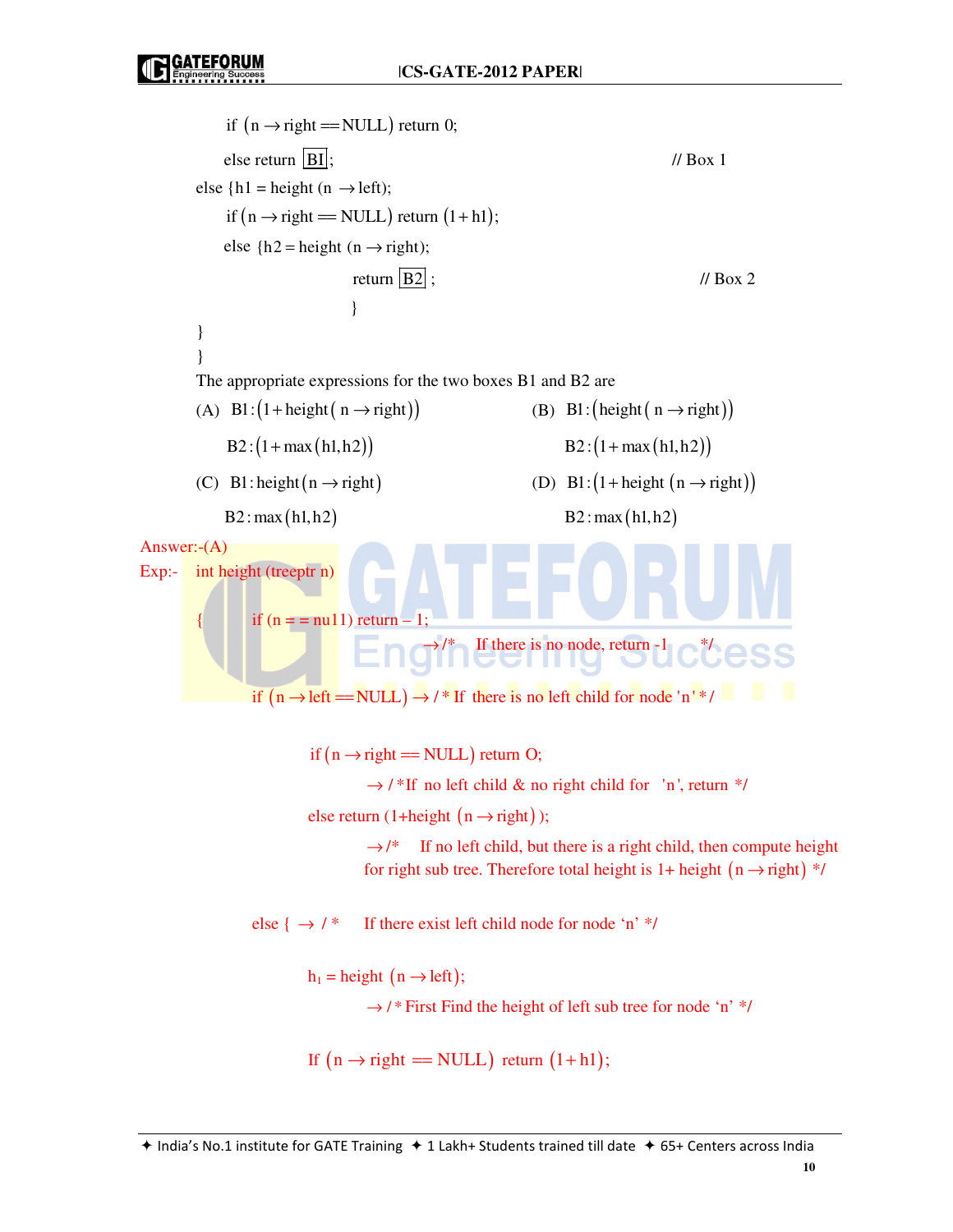```
\rightarrow / ^* If there exist left child and no right child and no right child
                                    for a node 'n', then total height 
                                   = height from (n to n \rightarrow left) + left sub tree height
                                    =1 + \text{height} (n \rightarrow \text{left}) = 1 + h1 */
                          else {h_2 = height (n \rightarrow right);
                                    \rightarrow/* If there exist right child also, then compute height of right
                                   sub tree for a node 'n' */ 
                          return (1 + max(h_1, h_2));
                                     \rightarrow /* Total height for node 'n'=
                                    1 + Max (Left Subtree height, Right sub tree height) 
                                   = 1 + \text{Max} (\mathbf{h}_1, \mathbf{h}_2) */
 } 
         }
```
28. Consider an instance of TCP's Additive Increase Multiplicative decrease (AIMD) algorithm where the window size at the start of the slow start phase is 2 MSS and the threshold at the start of the first transmission is 8 MSS. Assume that a timeout occurs during the fifth transmission. Find the congestion window size at the end of the tenth transmission.



 $*$  India's No.1 institute for GATE Training  $*$  1 Lakh+ Students trained till date  $*$  65+ Centers across India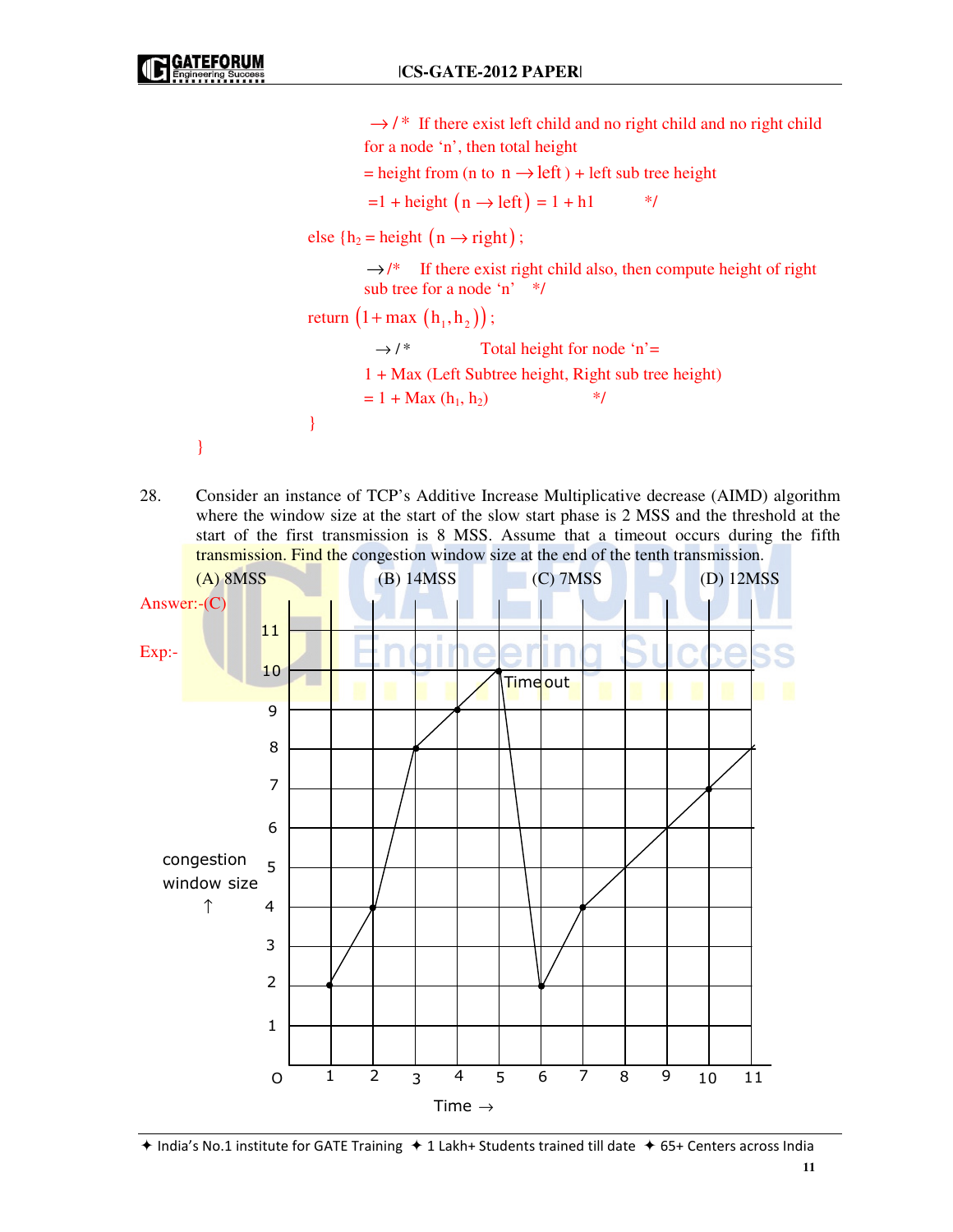Given, initial threshold  $= 8$ 

Time  $= 1$ , during 1st transmission, Congestion window size  $= 2$  (slow start phase)

Time  $= 2$ , congestion window size  $= 4$  (double the no. of acknowledgments)

Time  $= 3$ , congestion window size  $= 8$  (Threshold meet)

Time  $= 4$ , congestion window size  $= 9$ , after threshold (increase by one Additive increase)

Time  $= 5$ , transmits 10 MSS, but time out occurs congestion window size  $= 10$ 

Hence threshold = (Congestion window size)/2 =  $\frac{10}{2}$  = 5

Time  $= 6$ , transmits 2

 $Time = 7$ , transmits 4

Time  $= 8$ , transmits 5 (threshold is 5)

Time = 9, transmits 6, after threshold (increase by one Additive increase)

Time  $= 10$ , transmits  $7$ 

∴ During  $10<sup>th</sup>$  transmission, it transmits 7 segments hence at the end of the tenth transmission the size of congestion window is 7 MSS.

29. Consider a source computer (S) transmitting a file of size  $10<sup>6</sup>$  bits to a destination computer (D) over a network of two routers  $(R_1$  and  $R_2$ ) and three links  $(L_1, L_2,$  and  $L_3)$ .  $L_1$  connects S to  $R_1$ ;  $L_2$  connects  $R_1$  to  $R_2$ ; and  $L_3$  connects  $R_2$  to D. Let each link be of length 100km. Assume signals travel over each line at a speed of  $10<sup>8</sup>$  meters per second. Assume that the link bandwidth on each link is 1Mbps. Let the file be broken down into 1000 packets each of size 1000 bits. Find the total sum of transmission and propagation delays in transmitting the file from S to D?



Transmission delay for 1 packet from each of S,  $R_1$  and  $R_2$  will take 1ms

Propagation delay on each link  $L_1$ ,  $L_2$  and  $L_3$  for one packet is 1ms

 Therefore the sum of transmission delay and propagation delay on each link for one packet is 2ms.

The first packet reaches the destination at  $6<sup>th</sup>$ ms

The second packet reaches the destination at  $7<sup>th</sup>$ ms

So inductively we can say that  $1000<sup>th</sup>$  packet reaches the destination at  $1005<sup>th</sup>$  ms

30. Suppose R1  $(A, B)$  and R<sub>2</sub>  $(C, D)$  are two relation schemas. Let r<sub>1</sub> and r<sub>2</sub> be the corresponding relation instances. B is a foreign key that refers to C in  $R_2$ . If data in  $r_1$  and  $r_2$ satisfy referential integrity constrains, which of the following is **ALWAYS TRUE**?

(A) 
$$
\Pi_B(\mathbf{r}_1) - \Pi_C(\mathbf{r}_2) = \varnothing
$$
 (B)  $\Pi_C(\mathbf{r}_2) - \Pi_B(\mathbf{r}_1) = \varnothing$ 

(C)  $\Pi_{\rm B}(\mathbf{r}_{\rm i}) = \Pi_{\rm C}(\mathbf{r}_{\rm i})$  (D)  $\Pi_{\rm B}(\mathbf{r}_{\rm i}) - \Pi_{\rm C}(\mathbf{r}_{\rm i}) \neq \emptyset$ 

Answer:-(A)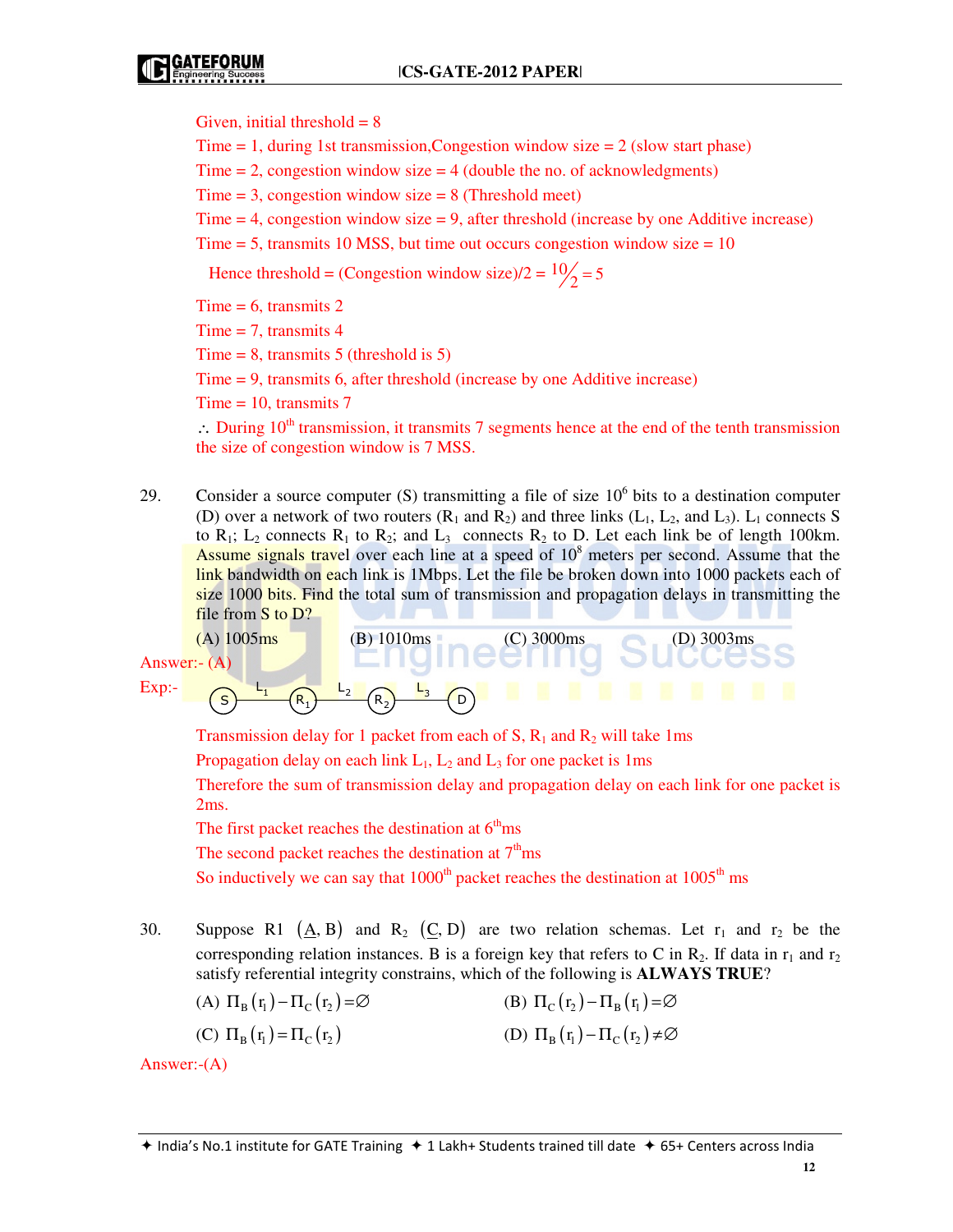- Exp:- Since B is a foreign key referring C,values under B will be subset of values under C  $(\Pi_{\rm B}(\mathbf{r}_{\rm i})\subseteq\Pi_{\rm C}(\mathbf{r}_{\rm 2})\Rightarrow\Pi_{\rm B}(\mathbf{r}_{\rm i})-\Pi_{\rm C}(\mathbf{r}_{\rm 2})=\varnothing$ )
- 31. Consider the virtual page reference string

1,2,3,2,4,1,3,2,4,1

 on a demand paged virtual memory system running on a computer system that has main memory size of 3 page frames which are initially empty. Let LRU, FIFO and OPTIMAL denote the number of page faults under the corresponding page replacement policy. Then

|               | $(A)$ OPTIMAL < LRU < FIFO                                      | $(B)$ OPTIMAL < FIFO < LRU                     |
|---------------|-----------------------------------------------------------------|------------------------------------------------|
|               | $(C)$ OPTIMAL = LRU                                             | $(D)$ OPTIMAL = FIFO                           |
| Answer: $(B)$ |                                                                 |                                                |
| Exp:          | <b>FIFO</b>                                                     |                                                |
|               | $1 \t1 \t4 \t4 \t4$<br>$\mathbf{1}$                             |                                                |
|               | $2 \t2 \t2 \t1 \t1$                                             | $\rightarrow$ (6) faults                       |
|               | 3 <sup>1</sup><br>$3 \quad 3 \quad 2$                           |                                                |
|               | Optimal                                                         |                                                |
|               | $\blacksquare$<br>$\blacksquare$<br>1<br>$\overline{1}$         |                                                |
|               | 2<br>$\overline{4}$<br>2<br>4                                   | $\rightarrow$ (5) faults                       |
|               | 3<br>3                                                          |                                                |
|               | <b>LRU</b>                                                      |                                                |
|               | $2 \quad 2 \quad 2$<br>$\overline{4}$<br>$\overline{4}$<br>Ħ    |                                                |
|               | $2$ $2$ $3$ $3$ $3$ $1$<br>$\overline{2}$<br>$\overline{2}$     | $\rightarrow$ (9) faults<br>uccess             |
|               | 3<br>$\overline{4}$<br>$\mathbf{3}$<br>$\overline{4}$<br>и<br>n | п<br>ш<br>п<br>ш<br>п<br>п<br>и<br>œ<br>п<br>٠ |
|               | Optimal < FIFO < LRU                                            |                                                |

- 32. A file system with 300 GByte disk uses a file descriptor with 8 direct block addresses, 1 indirect block address and 1 doubly indirect block address. The size of each disk block is 128 Bytes and the size of each disk block address is 8 Bytes. The maximum possible file size in this file system is
	- (A) 3 KBytes (B) 35 KBytes

(C) 280 KBytes (D) dependent on the size of the disk

Answer:-(B)

Exp:- Each block size = 128 Bytes

Disk block address = 8 Bytes

∴ Each disk can contain =  $\frac{128}{0}$  = 16 8  $= 16$  addresses Size due to 8 direct block addresses: 8 x 128 Size due to 1 indirect block address: 16 x 128 Size due to 1 doubly indirect block address: 16 x 16 x 128 Size due to 1 doubly indirect block address: 16 x 16 x 128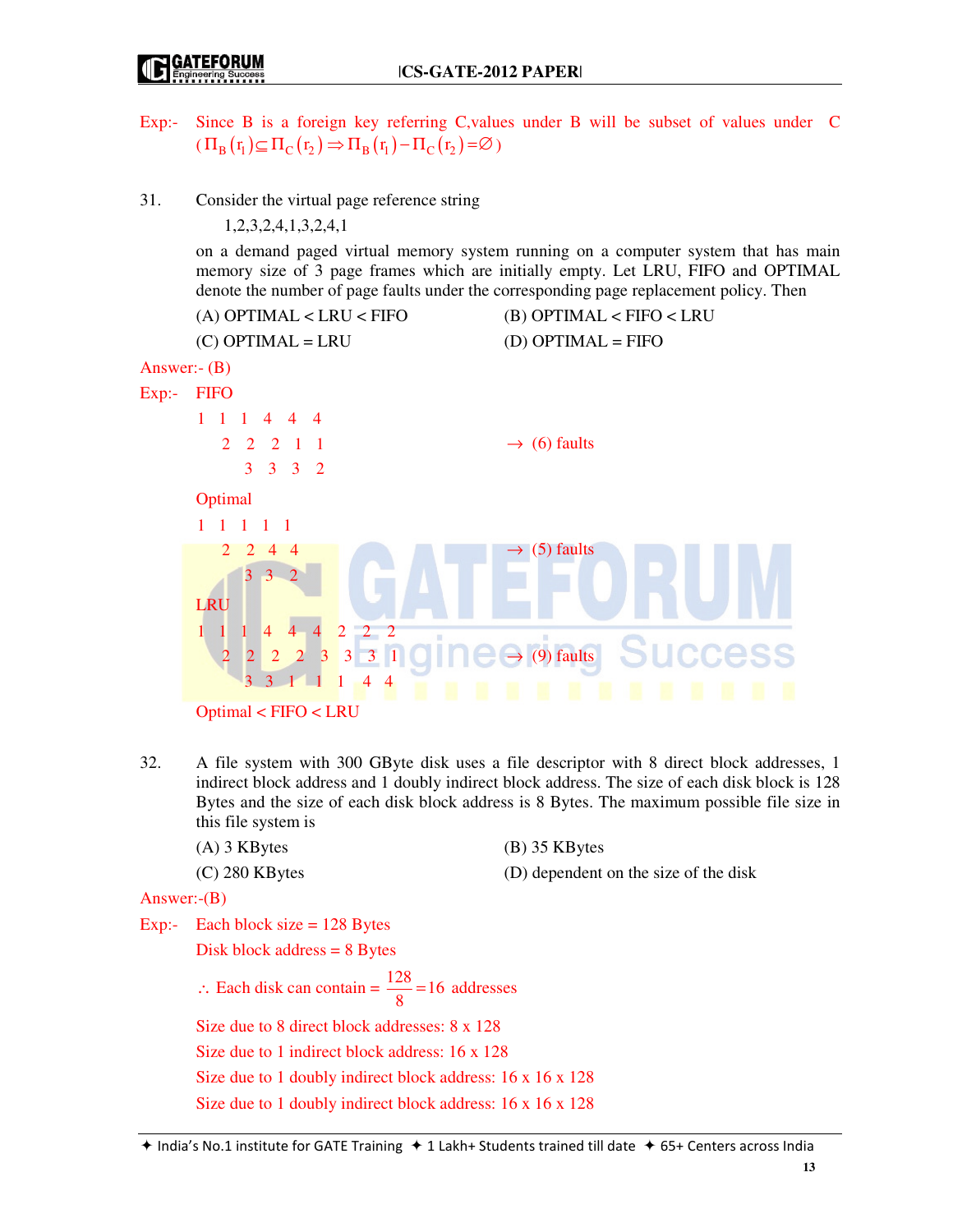

So, maximum possible file size:

 $= 8 \times 128 + 16 \times 128 + 16 \times 16 \times 128 = 1024 + 2048 + 32768 = 35840$  Bytes = 35 KBytes

33. Consider the directed graph shown in the figure below. There are multiple shortest paths between vertices S and T. Which one will be reported by Dijkstra's shortest path algorithm? Assume that, in any iteration, the shortest path to a vertex *v* is updated only when a strictly shorter path to *v* is discovered.



## **Iteration 1**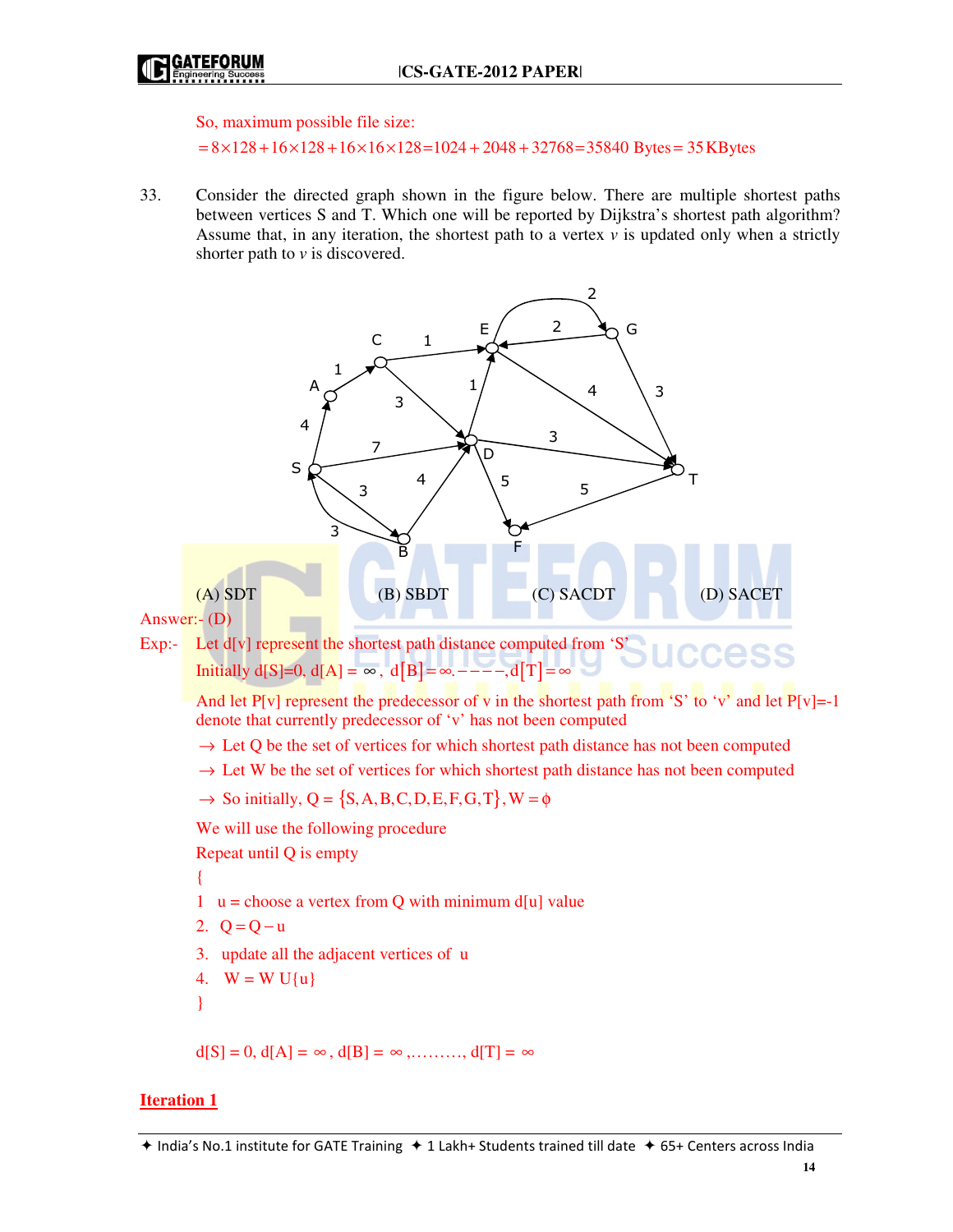Step 1: 
$$
u = S
$$
  
\nStep 2:  $Q = \{A, B, C, D, E, F, G, T\}$   
\nStep 3: final values after adjustment  
\n $d[S] = 0, d[A] = 4, d[B] = 3, d[C] = \infty, d[D] = 7, d[E] = \infty - \dots, d[T] = \infty$   
\n $P[A] = S, P[B] = S, P[C] = -1, P[D] = S, P[E] = -1 - \dots, P[T] = -1$   
\nStep 4:  $W = \{S\}$ 

## **Iteration 2:**

Step 2:  $Q = \{A, C, D, E, F, G, T\}$  $d[S] = 0, d[A] = 4, d[B] = 3, d[C] = \infty, d[D] = 7, d[E] = \infty - -1, d[T] = \infty$  $P[A] = S, P[B] = S, P[C] = -1, P[D] = S, P[E] = -1 - -1, P[T] = -1$  $Step 4 : W = {S, B}$ Step  $1: u = B$ step 3: final values after adjustment

## **Iteration 3:**

Step 1: u = A  
\nStep 2: Q = {C, D, E, F, G, T}  
\nstep 3: final values after adjustment  
\n
$$
d[S] = 0, d[A] = 4, d[B] = 3, d[C] = 5, d[D] = 7, d[E] = \infty
$$
  
\nP[A] = S, P[B] = S, P[C] = A, P[D] = S, P[E] = -1 - -, P[T] = -1  
\nStep 4: W = {S, B, A}

**Iteration 4:**

 $Step 2: Q = {D, E, F, G, T}$  $d[S] = 0, d[A] = 4, d[B] = 3, d[C] = 5, d[D] = 7, d[E] = 6, - - -, d[T] = \infty$  $P[A] = S, P[B] = S, P[C] = A, P[D] = S, P[E] = C, - - -, P[T] = -1$  $Step 4: W = {S, B, A, C}$ Step  $1: u = C$ step 3: final values after adjustment

**Iteration 5:**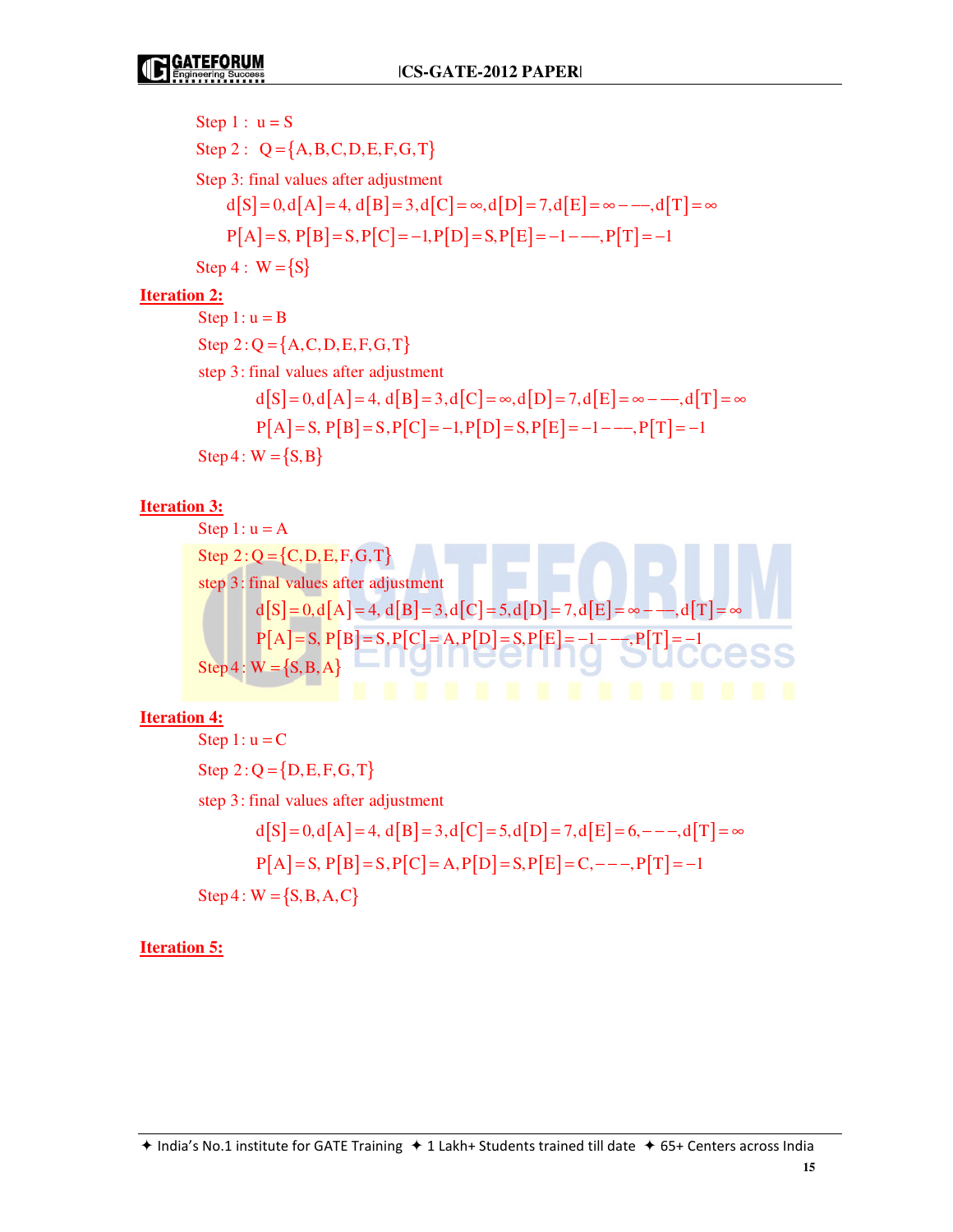Step  $1: u = E$ 

 $Step 2: Q = {D, F, G, T}$ 

step 3: final values after adjustment

$$
d[S] = 0, d[A] = 4, d[B] = 3, d[C] = 5, d[D] = 7, d[E] = 6, d[F] = \infty, d[G] = 8, d[T] = 10
$$
  
P[A] = S, P[B] = S, P[C] = A, P[D] = S, P[E] = C, P[F] = -1, P[G] = E, P[T] = E

 $Step 4: W = {S, B, A, C, E}$ 

After iteration 5, we can observe that  $P[T]=E$ ,  $P[E]=C$ ,  $P[C]=A$ ,  $P[A]=S$ , So the shortest path from S to T is SACET

34. A list of n strings, each of length n, is sorted into lexicographic order using the merge-sort algorithm. The worst case running time of this computation is

| $(A)$ O(nlogn) | (B) $O(n^2 \log n)$ |
|----------------|---------------------|
|----------------|---------------------|

(C)  $O(n^2 + \log n)$  (D)  $O(n^2)$  $O(n^2)$ 

Answer:-(B)

- Exp:- The height of the recursion tree using merge sort is logn and  $n^2$  comparisons are done at each level, where at most n pairs of strings are compared at each level and n comparisons are required to compare any two strings, So the worst case running time is  $O(n^2 \log n)$
- 35. Let G be a complete undirected graph on 6 vertices. If vertices of G are labeled, then the number of distinct cycles of length 4 in G is equal to (A) 15 (B) 30 (C) 90 (D) 360

- Exp:- 4 vertices from 6 vertices can be chosen in in  ${}^{6}c_{4}$ . Number of cycles of length 4 that can be formed from those selected vertices is (4-1)!/2 (left or right/ up or down does not matter), so total number of 4 length cycles are  $(^{6}c_{4}.3!)/2 = 45$ .
- 36. How many onto (or surjective) functions are there from an n-element  $(n \ge 2)$  set to a 2element set?
	- (A)  $2^n$  (B)  $2^n-1$  (C)  $2^n-2$ (D)  $2(2^n-2)$

Answer:- (C)

- Exp:- Total number of functions is  $2<sup>n</sup>$ , out of which there will be exactly two functions where all elements map to exactly one element, so total number of onto functions is  $2<sup>n</sup> - 2$
- 37. Consider the program given below, in a block-structured pseudo-language with lexical scoping and nesting of procedures permitted.

 Program main;  $Var \ldots$  Procedure A1; Var ….

Answer:- No option matching (marks to all)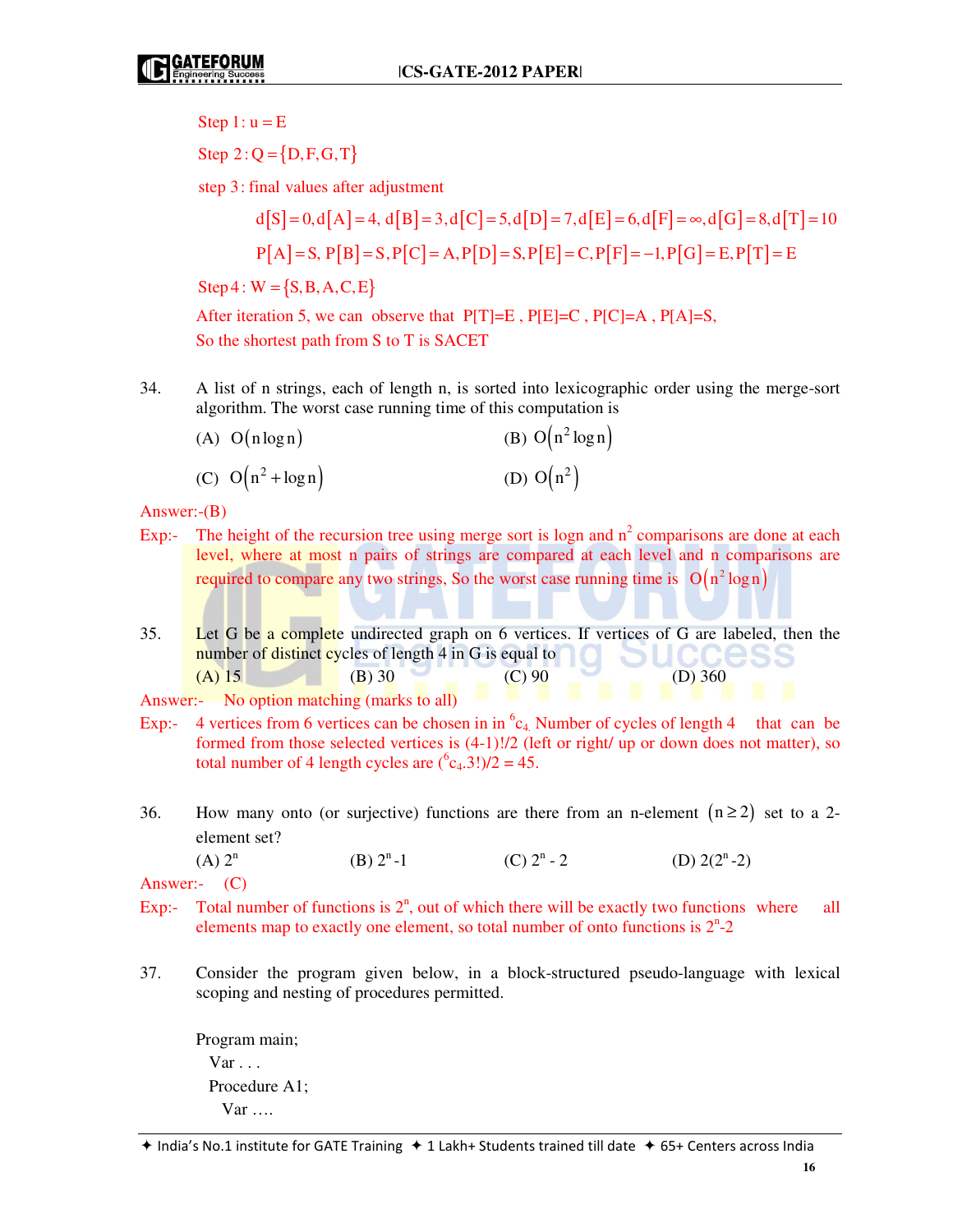Call A2; End A1 Procedure A2;  $Var \ldots$  Procedure A21; Var . . . Call A1; End A21 Call A21; End A2 Call A1; End main. Consider the calling chain: Main  $\rightarrow$  A1  $\rightarrow$  A2  $\rightarrow$  A21  $\rightarrow$  A1

The correct set of activation records along with their access links is given by



**17**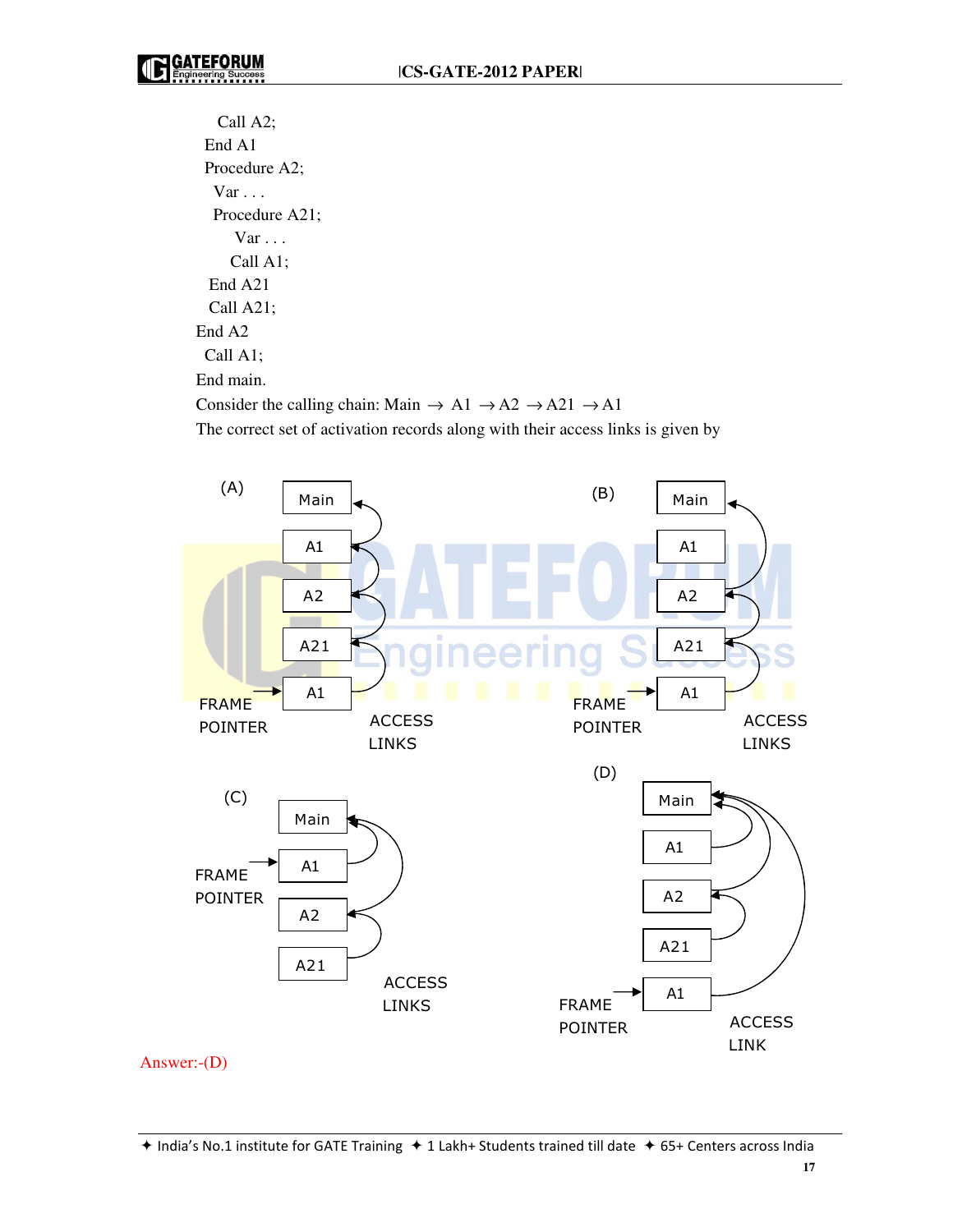- Exp:- Access link is defined as link to activation record of closest lexically enclosing block in program text, so the closest enclosing blocks respectively for A1 ,A2 and A21 are main , main and A2
- 38. Suppose a circular queue of capacity  $(n 1)$  elements is implemented with an array of *n* elements. Assume that the insertion and deletion operations are carried out using REAR and FRONT as array index variables, respectively. Initially,  $REAR = FROMT = 0$ . The conditions to detect queue full and queue empty are

| (A) $full: (REAR+1) \text{ mod } n = = FROM$ | (B) $full:(REAR+1) \text{mod } n==FRONT$ |
|----------------------------------------------|------------------------------------------|
| <i>empty:</i> $REAR = = FROMT$               | <i>empty:</i> (FRONT+1)mod n==REAR       |
|                                              |                                          |

 (C) *full:* REAR==FRONT (D) *full:*(FRONT+1)mod n==REAR *empty:* (REAR+1) mod n ==FRONT *empty:* REAR ==FRONT

Answer:- (A)

Exp:- The *counter example* for the condition *full* : REAR = FRONT is

 Initially when the Queue is empty REAR=FRONT=0 by which the above *full* condition is satisfied which is false

The *counter example* for the condition *full* : (FRONT+1)mod n =REAR is

Initially when the Queue is empty  $REAR=FRONT=0$  and let  $n=3$ , so after inserting one element REAR=1 and FRONT=0, at this point the condition *full* above is satisfied, but still there is place for one more element in Queue, so this condition is also false

The *counter example* for the condition *empty* :  $(REAR+1) \text{mod } n = FRONT$  is

Initially when the Queue is empty REAR=FRONT=0 and let n=2, so after inserting one element REAR=1 and FRONT=0, at this point the condition *empty* above is satisfied, but the queue of capacity n-1 is full here

The *counter example* for the condition *empty* : (FRONT+1)mod n =REAR is

Initially when the Queue is empty  $REAR=FRONT=0$  and let  $n=2$ , so after inserting one element REAR=1 and FRONT=0, at this point the condition *empty* above is satisfied, but the queue of capacity n-1 is full here

- 39. An Internet Service Provider (ISP) has the following chunk of CIDR-based IP addresses available with it: 245.248.128.0/20. The ISP wants to give half of this chunk of addresses to Organization A, and a quarter to Organization B, while retaining the remaining with itself. Which of the following is a valid allocation of address to A and B?
	- (A) 245.248.136.0/21 and 245.248.128.0/22
	- (B) 245.248.128.0/21 and 245.248.128.0/22
	- (C) 245.248.132.0/22 and 245.248.132.0/21
	- (D) 245.248.136.0/24 and 245.248.132.0/21

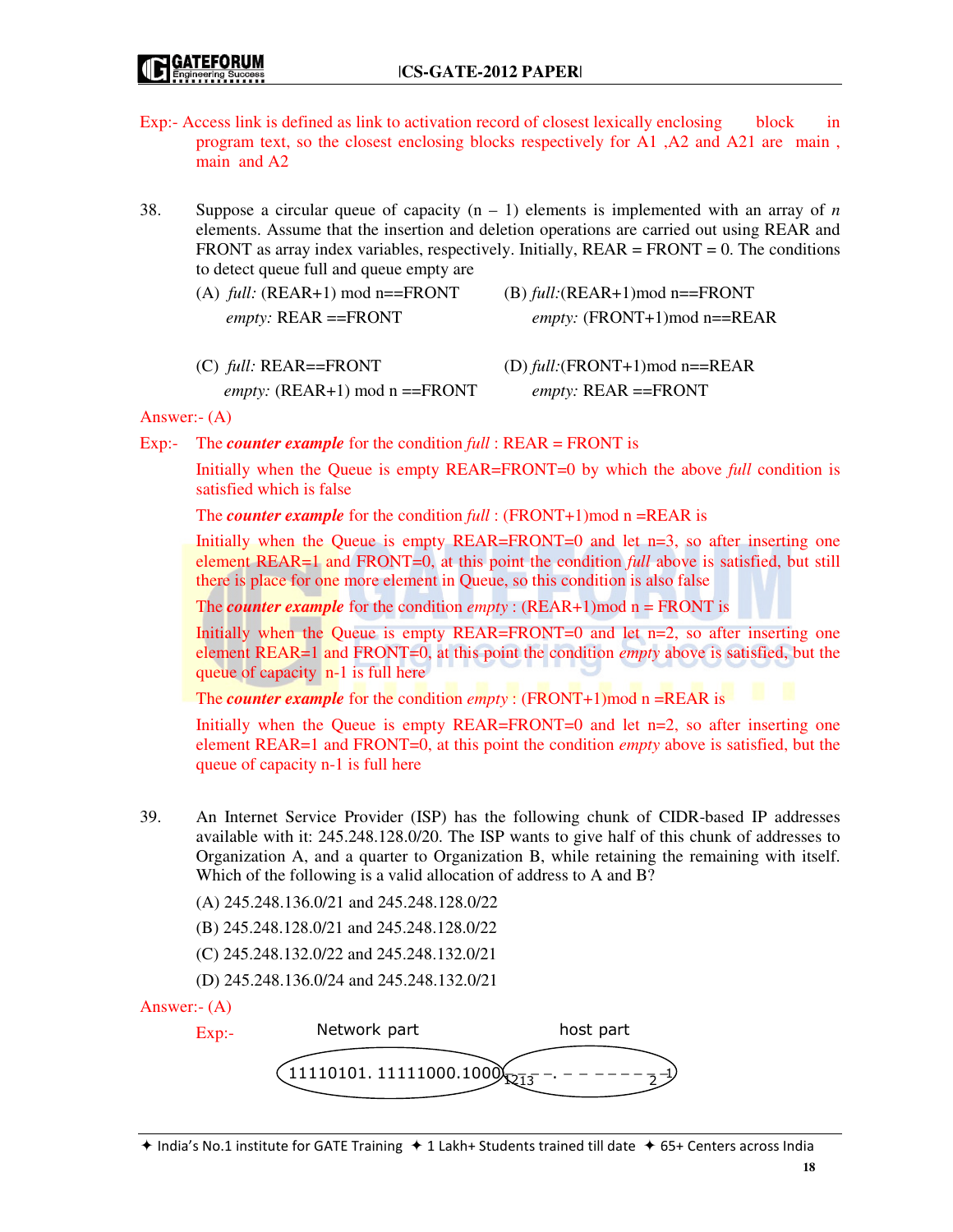Since half of 4096 host addresses must be given to organization A, we can set  $12<sup>th</sup>$  bit to 1 and include that bit into network part of organization A, so the valid allocation of addresses to A is 245.248.136.0/21

Now for organization B,  $12<sup>th</sup>$  bit is set to '0' but since we need only half of 2048 addresses,  $13<sup>th</sup>$  bit can be set to '0' and include that bit into network part of organization B so the valid allocation of addresses to B is 245.248.128.0/22

40. Suppose a fair six-sided die is rolled once. If the value on the die is 1, 2, or 3, the die is rolled a second time. What is the probability that the sum total of values that turn up is at least 6?



41. Fetch\_And\_Add (X, i) is an atomic Read-Modify-Write instruction that reads the value of memory location X, increments it by the value i, and returns the old value of X. It is used in the pseudocode shown below to implement a busy-wait lock. L is an unsigned integer shared variable initialized to 0. The value of 0 corresponds to lock being available, while any nonzero value corresponds to the lock being not available.

AcquireLock(L){

}

}

While (Fetch\_And\_Add(L,1))

\n
$$
L = 1;
$$
\nRelease Lock(L){

\n
$$
L = 0;
$$
\nThis implementation

(A) fails as L can overflow

(B) fails as L can take on a non-zero value when the lock is actually available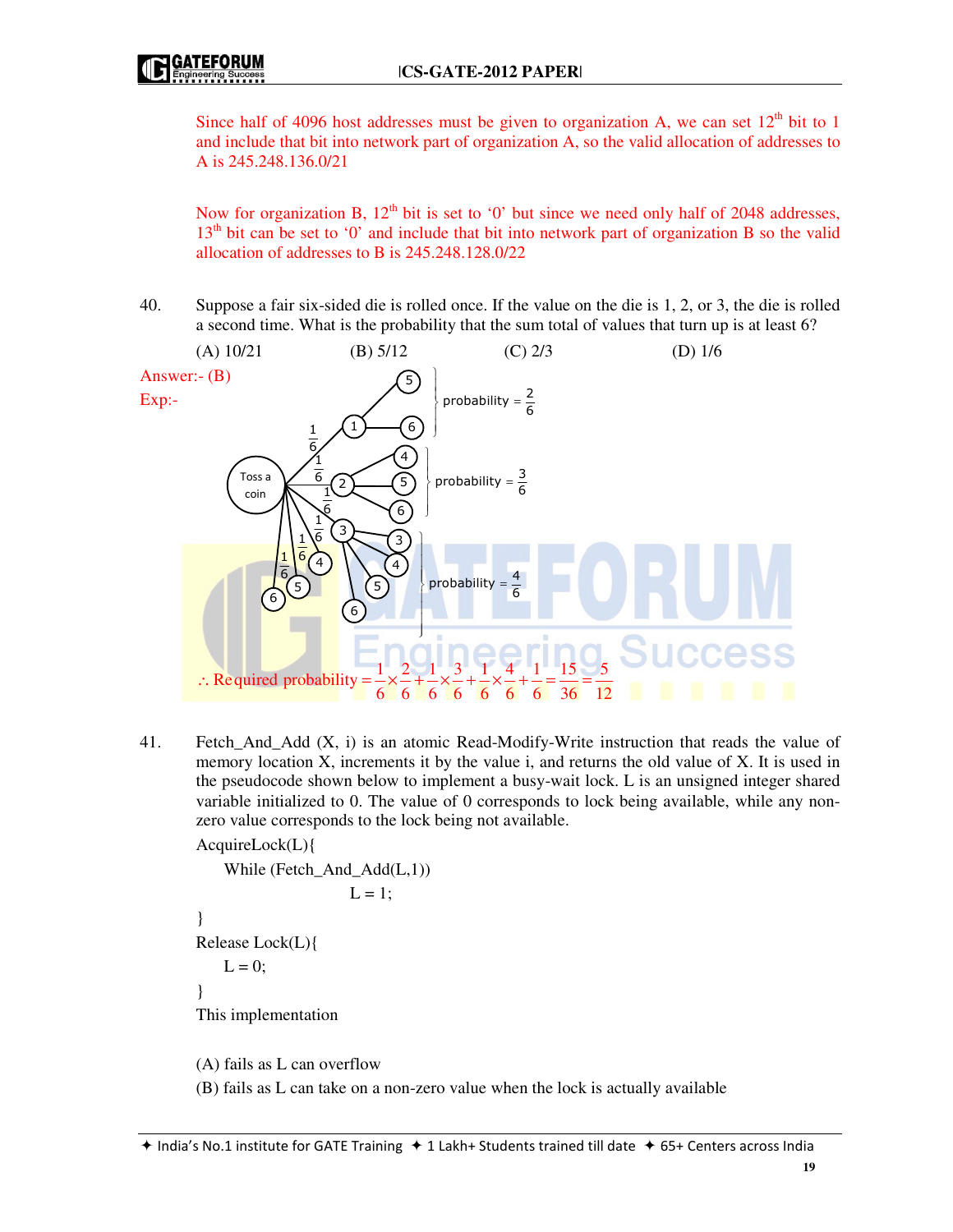- (C) works correctly but may starve some processes
- (D) works correctly without starvation

Answer:- (B)

- Exp:- 1. Acquire lock (L) {
	- 2. While (Fetch\_And\_Add(L, 1))
	- $3. \quad L = 1.$
- }
	- 4. Release Lock (L) {
	- 5.  $L = 0$ ;
	- 6. }

Let P and Q be two concurrent processes in the system currently executing as follows

 P executes 1,2,3 then Q executes 1 and 2 then P executes 4,5,6 then L=0 now Q executes 3 by which L will be set to 1 and thereafter no process can set

L to zero, by which all the processes could starve.

## 42. Consider the 3 process, P1, P2 and P3 shown in the table.

| <b>Process</b> | <b>Arrival time</b> | <b>Time units Required</b> |  |  |
|----------------|---------------------|----------------------------|--|--|
| D.             |                     |                            |  |  |
| D٦             |                     |                            |  |  |
|                |                     |                            |  |  |

The completion order of the 3 processes under the policies FCFS and RR2 (round robin scheduling with CPU quantum of 2 time units) are

(A) **FCFS:** P1, P2, P3 **RR2:** P1, P2, P3

- (B) **FCFS:** P1, P3, P2 **RR2:** P1, P3, P2
- (C) **FCFS:** P1, P2, P3 **RR2:** P1, P3, P2
- (D) **FCFS:** P1, P3, P2 **RR2:** P1, P2, P3

## Answer:-(C)

Exp:- For FCFS Execution order will be order of Arrival time so it is P1,P2,P3

Next For RR with time quantum=2,the arrangement of Ready Queue will be as follows:

## RQ: P1,P2,P1,P3,P2,P1,P3,P2

 This RQ itself shows the order of execution on CPU(Using Gantt Chart) and here it gives the completion order as P1,P3,P2 in Round Robin algorithm.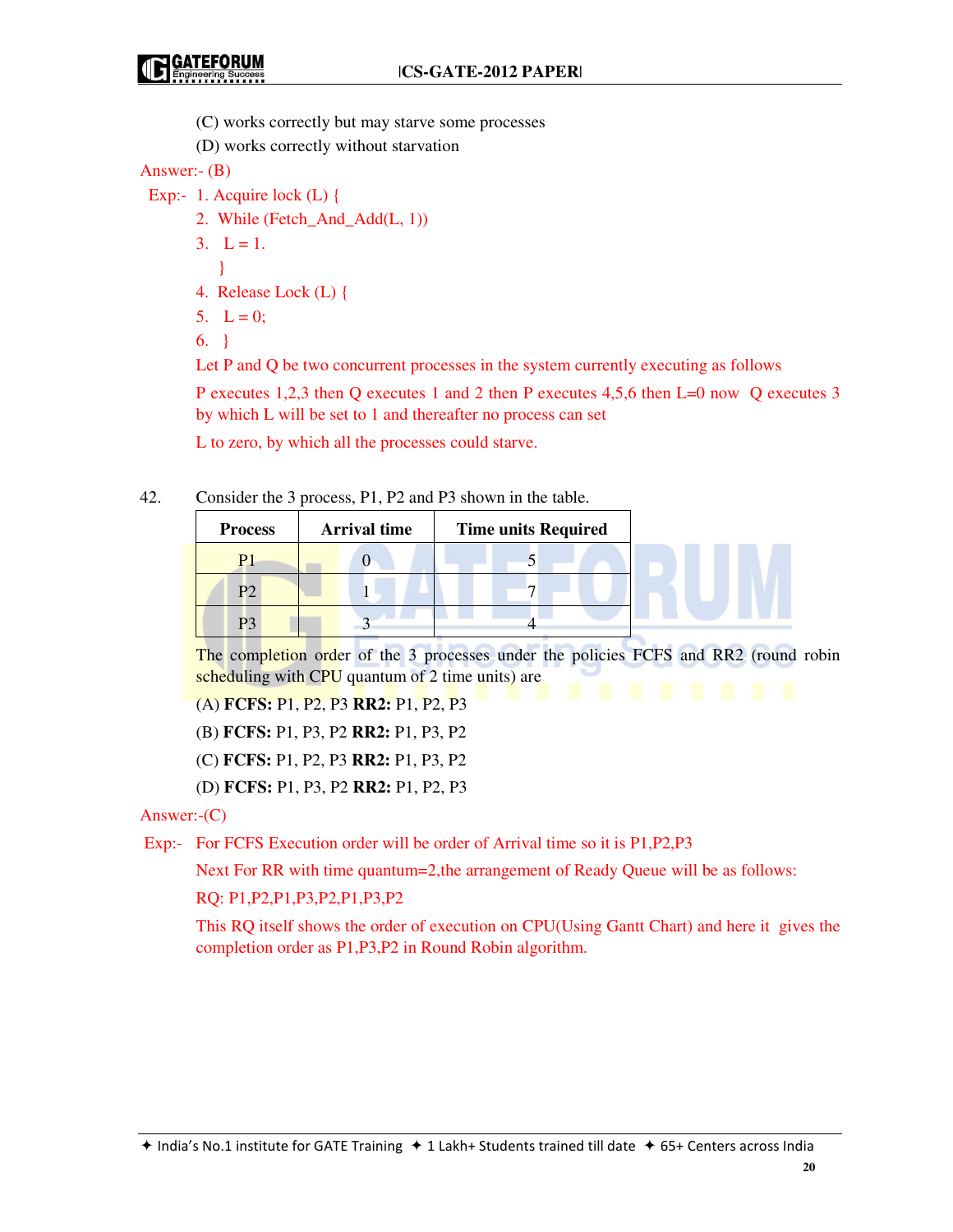43. What is the minimal form of the Karnaugh map shown below? Assume that X denotes a don't care term.



44. Let G be a weighted graph with edge weights greater than one and G' be the graph constructed by squaring the weights of edges in G. Let T and T' be the minimum spanning trees of G and G' respectively, with total weights t and t'. Which of the following statements is **TRUE**?

(A) T' = T with total weight t' = t<sup>2</sup>  
(C) T' 
$$
\neq
$$
 T but total weight t' = t<sup>2</sup>

(B) T' = T with total weight t'  $< t<sup>2</sup>$ (D) None of these

Answer:-(D)

Exp:-



Graph G is counter example for options  $(B)$  and  $(C)$  and Graph  $G<sub>1</sub>$  is counter example for option (A)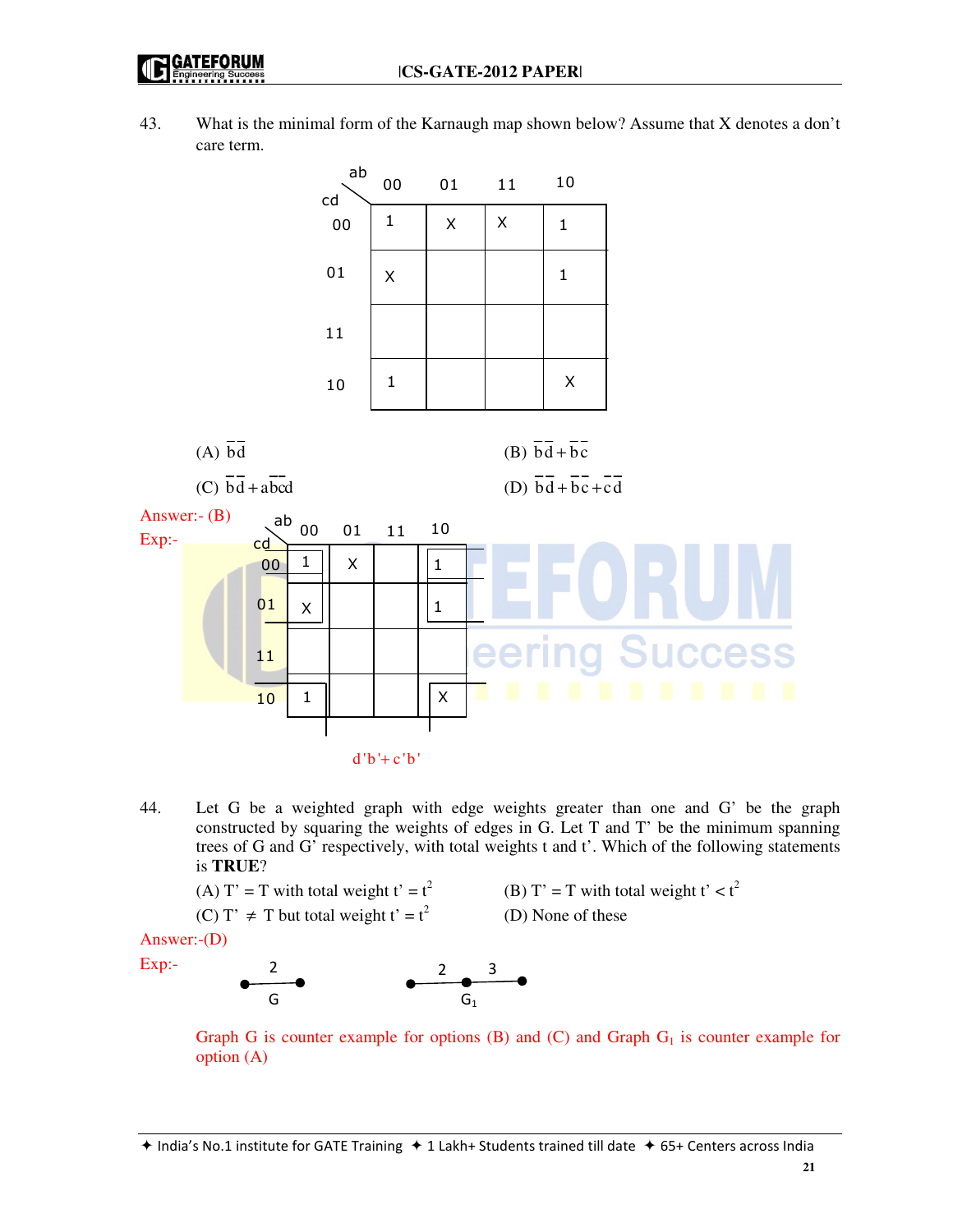#### **GATEFORUM** (IE

45. The bisection method is applied to compute a zero of the function  $f(x) = x^4 - x^3 - x^2 - 4$  in the interval  $[1,9]$ . The method converges to a solution after iterations.

(1) Answer:-(B)  
\nAnswer:-(B)  
\nExp:  
\n
$$
f(x)=x^4-x^3-x^2-4
$$
  
\n $f(1) < 0$  and  $f(9) > 0$   $\therefore x_0 = \frac{1+9}{2} = 5$   
\n $f(5) > 0$   $\therefore$  root lies in [1,5]  
\n $x_1 = \frac{1+5}{2} = 3$   
\n $f(2) = 0$   $\therefore$  root is 2  
\n46. Which of the following graph is isomorphic to  
\nWhich of the following graph is isomorphic to  
\n $\therefore$   $\therefore$   $\therefore$   $\therefore$   $\therefore$   $\therefore$   $\therefore$   $\therefore$   $\therefore$   $\therefore$   $\therefore$   $\therefore$   $\therefore$   $\therefore$   $\therefore$   $\therefore$   $\therefore$   $\therefore$   $\therefore$   $\therefore$   $\therefore$   $\therefore$   $\therefore$   $\therefore$   $\therefore$   $\therefore$   $\therefore$   $\therefore$   $\therefore$   $\therefore$   $\therefore$   $\therefore$   $\therefore$   $\therefore$   $\therefore$   $\therefore$   $\therefore$   $\therefore$   $\therefore$   $\therefore$   $\therefore$   $\therefore$   $\therefore$   $\therefore$   $\therefore$   $\therefore$   $\therefore$   $\therefore$   $\therefore$   $\therefore$   $\therefore$   $\therefore$   $\therefore$   $\therefore$   $\therefore$   $\therefore$   $\therefore$   $\therefore$   $\therefore$   $\therefore$   $\therefore$   $\therefore$   $\therefore$   $\therefore$   $\therefore$   $\therefore$   $\therefore$   $\therefore$   $\therefore$   $\therefore$ 

Answer:-(B)

Exp:- The graph in option (A) has a 3 length cycle whereas the original graph does not have a 3 length cycle

 The graph in option (C) has vertex with degree 3 whereas the original graph does not have a vertex with degree 3

 $\star$  India's No.1 institute for GATE Training  $\star$  1 Lakh+ Students trained till date  $\star$  65+ Centers across India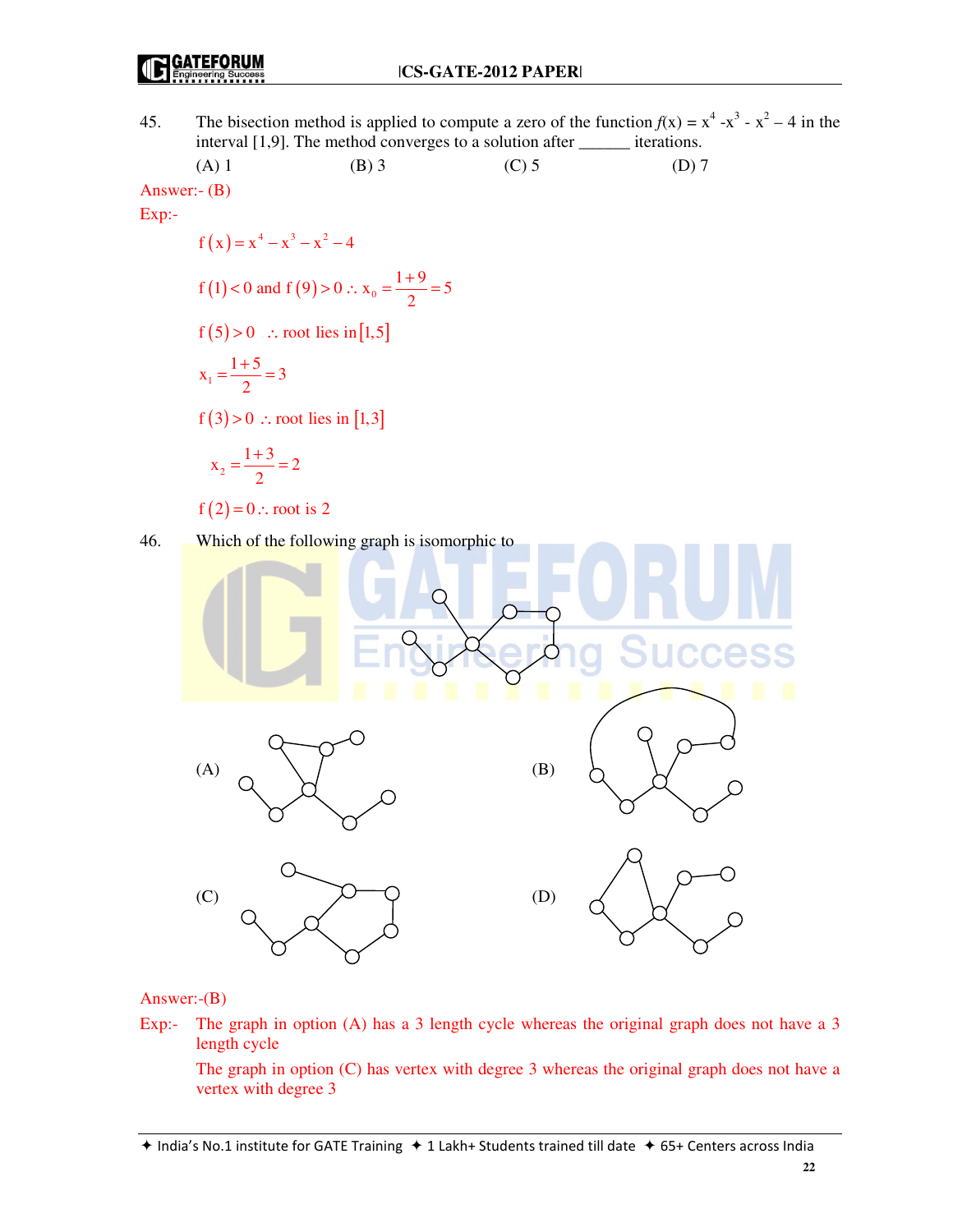The graph in option (D) has a 4 length cycle whereas the original graph does not have a 4 length cycle

47. Consider the following transactions with data items P and Q initialized to zero:

**T1** : read (P) ; read (Q) ; if  $P = 0$  then  $Q : Q + 1$ ; write (Q).

**T<sup>2</sup>** : read (Q) ; read (P) if  $Q = 0$  then  $P : P + 1$ ;

write (P).

Any non-serial interleaving of T1 and T2 for concurrent execution leads to

(A) a serializable schedule

(B) a schedule that is not conflict serializable

(C) a conflict serializable schedule

(D) a schedule for which precedence graph cannot be drawn

Answer:-(B)

Exp:- Let S be a non-serial schedule, without loss of generality assume that T1 has started earlier than T2. The first instruction of T1 is read(P) and the last instruction of T2 is write(P), so the precedence graph for S has an edge from T1 to T2, now since S is a non-serial schedule the first instruction of  $T2$ (read(Q)) should be executed before last instruction of  $T1$ (write(Q)) and since read and write are conflicting operations, the precedence graph for S also contains an edge from T2 to T1, So we will have a cycle in the precedence graph which implies that any non serial schedule with T1 as the earliest transaction will not be conflict serializable.

 In a similar way we can show that if T2 is the earliest transaction then also the schedule is not conflict serializable.

## **Common Data Questions: 48 & 49**

Consider the following relations A, B and C:

| Id | <b>Name</b> | Age |
|----|-------------|-----|
| 12 | Arun        | 60  |
| 15 | Shreya      | 24  |
| 99 | Rohit       | 11  |

| Id | <b>Name</b> | Age |  |
|----|-------------|-----|--|
| 15 | Shreya      | 24  |  |
| 25 | Hari        | 40  |  |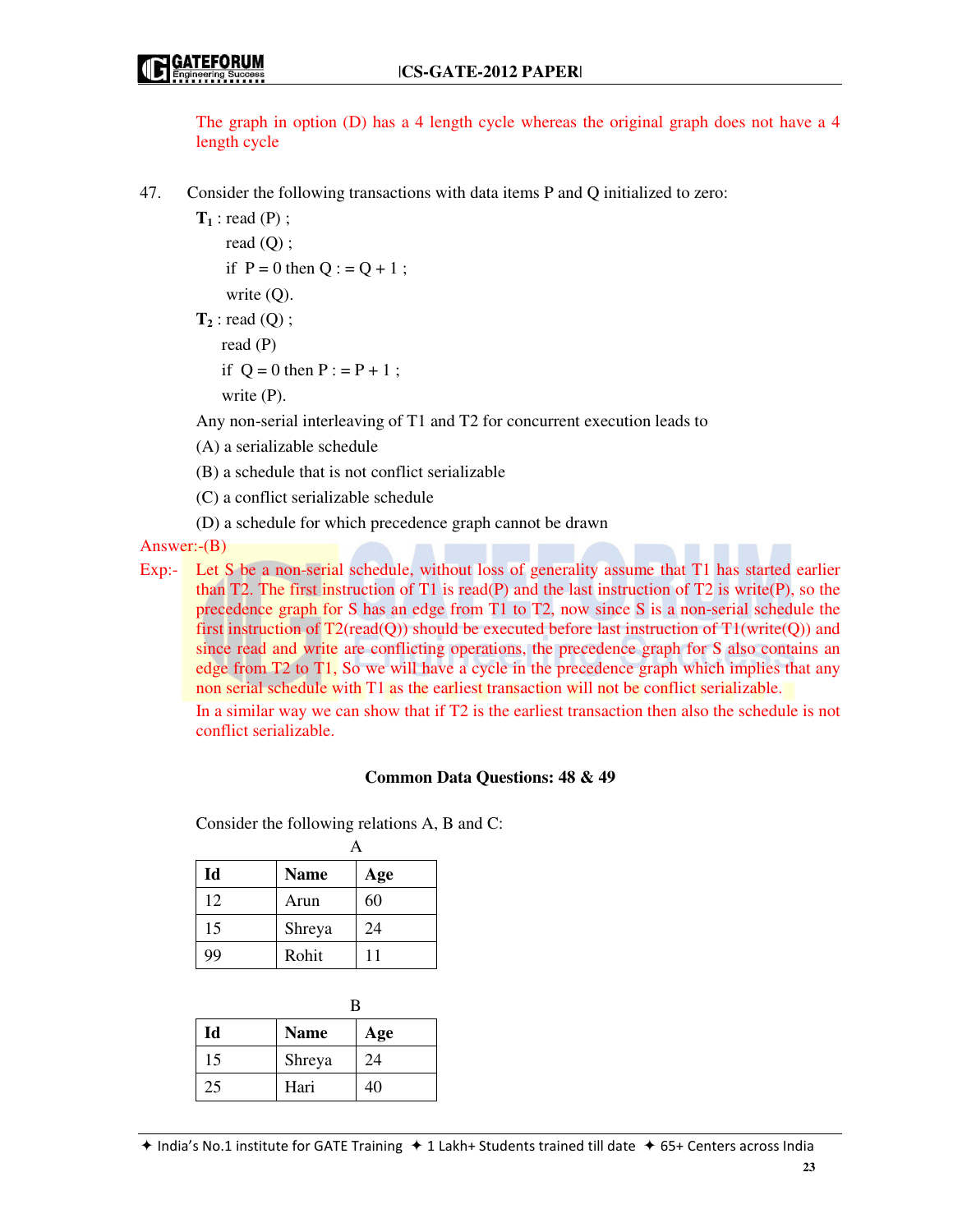| 98 | Rohit | 20 |
|----|-------|----|
| 99 | Rohit |    |

| Id | <b>Phone</b> | Area |  |
|----|--------------|------|--|
| 10 | 220          | 02   |  |
| 99 | 2100         | 01   |  |

48. How many tuples does the result of the following SQL query contain?

**SELECT** A.Id  **FROM** A

 **WHERE** A.Age > **ALL**(**SELECT** B.Age

**FROM** B

(A) 4 (B) 3 (C) 0 (D) 1

Answer:-(B)

- Exp:- As the result of subquery is an empty table, '>ALL' comparison is true. Therefore, all the three row id's of A will be selected from table A.
- 49. How many tuples does the result of the following relational algebra expression contain? Assume that the schema of  $A \cup B$  is the same as that of A.

 $(A \cup B) \triangleright \triangleleft_{A, Id > 40 \text{ y C.} Id < 15} C$ 

$$
(A)'
$$

(B) 4 gine C<sub>5</sub> ing Success

Answer:- $(A)$ 

Exp:- The final table is

| <b>AUB.Id</b> | <b>Name</b>   | Age | <b>C.Id</b> | <b>Phone</b> | <b>Area</b> |
|---------------|---------------|-----|-------------|--------------|-------------|
| 12            | Arun          | 60  | 10          | 2200         | 02          |
| 15            | <b>Shreya</b> | 24  | 10          | 2200         | 02          |
| 25            | Hari          | 40  | 10          | 2200         | 02          |
| 98            | Rohit         | 20  | 10          | 2200         | 02          |
| 98            | Rohit         | 20  | 99          | 2100         | 01          |
| 99            | Rohit         | 11  | 10          | 2200         | 02          |
| 99            | Rohit         | 11  | 99          | 2100         | 01          |
|               |               |     |             |              |             |

## **Common Data Questions: 50 & 51**

Consider the following C code segment: int a, b,  $c = 0$ ; void prtFun(void);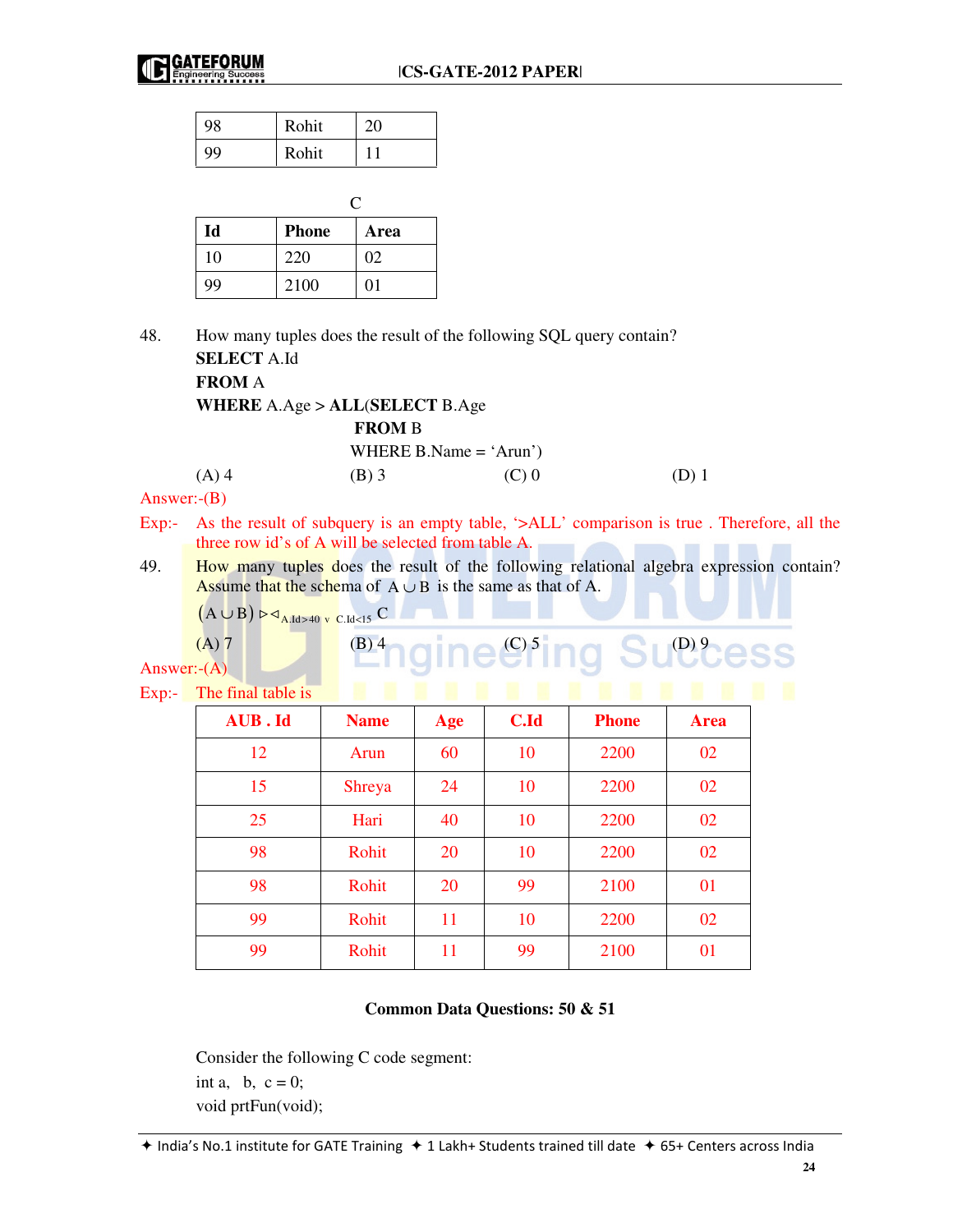```
main( ) 
{ static int a = 1; /* Line 1 */
        prtFun( ); 
       a + = 1;
        prtFun( ) 
        printf("\n %d %d ", a, b); 
} 
void prtFun(void) 
{ static int a=2; / /* Line 2 ^*/int b=1;
       a+=++b; printf("\n %d %d ", a, b); 
}
```
50. What output will be generated by the given code segment if: Line 1 is replaced by **auto int a = 1**;

Line 2 is replaced by **register int a = 2**;



Answer:-(D)

Exp:- **Static local variables:** Scope is limited to function/block but life time is entire program.

## **Automatic local variables:**

 Storage allocated on function entry and automatically deleted or freed when the function is exited.

 **Register variables:** Same as automatic variables except that the register variables will not have addresses Hence may not take the address of a register variable.

$$
\begin{array}{c|c|c|c}\n a & 0 & \text{main( )} & \text{(1)} & \boxed{2} & \boxed{1} & \text{prints : 4 2} \rightarrow (1) \\
 b & 0 & a & \boxed{1} & \boxed{2} & \boxed{4} & \boxed{2} \\
 c & 0 & 2 & \boxed{4} & \boxed{1} & \text{prints : 4 2} \rightarrow (2) \\
 & a & b & \text{prints : 2, 0} \rightarrow (3)\n\end{array}
$$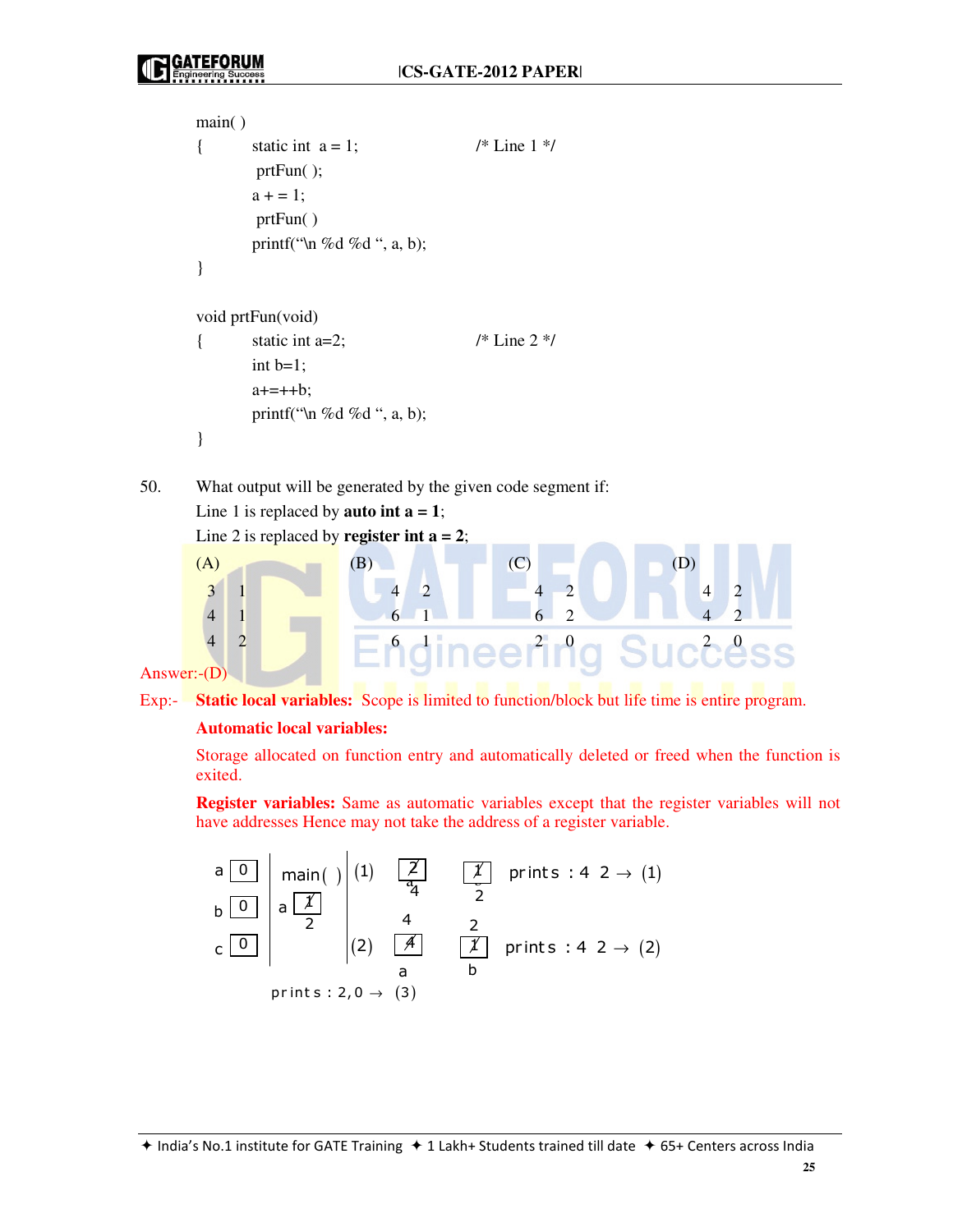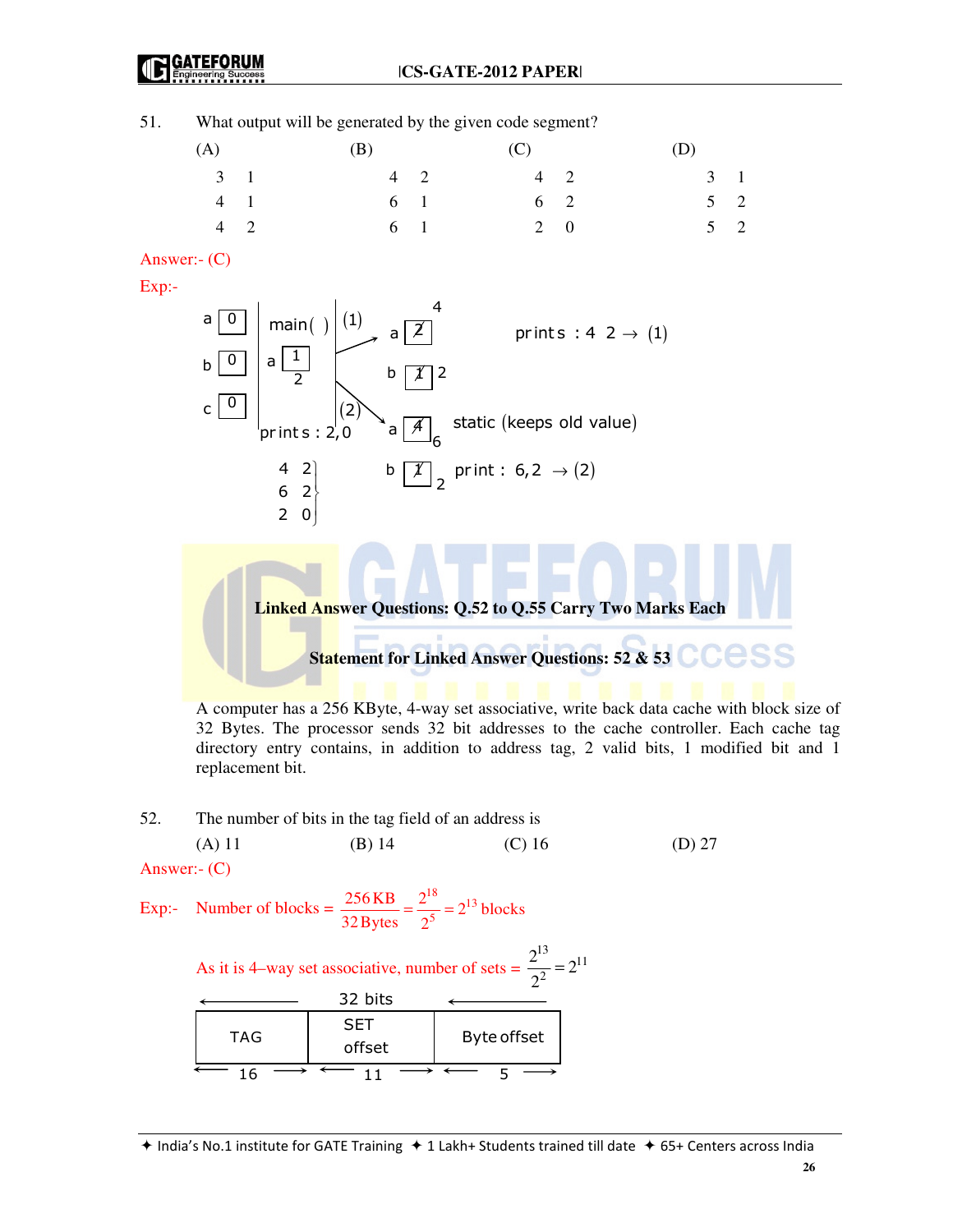53. The size of the cache tag directory is

| $(D)$ 32 Kbits<br>$(C)$ 40 Kbits<br>$(A)$ 160 Kbits<br>$(B)$ 136 Kbits |
|------------------------------------------------------------------------|
|------------------------------------------------------------------------|

Answer:-(A)

Exp:- TAG controller maintains  $16 + 4 = 20$  bits for every block

Hence, size of cache tag directory =  $20 \times 2^{13}$  bits =160 K bits

## **Statement for Linked Answer Questions: 54 & 55**

 For the grammar below, a partial LL(1) parsing table is also presented along with the grammar. Entries that need to be filled are indicated as **E1, E2, and E3**. ε is the empty string, \$ indicates end of input, and | separates alternate right hand sides of productions.

 $S \rightarrow aAbB$  b A a B  $\varepsilon$ 

 $A \rightarrow S$ 

 $B \rightarrow S$ 

|     | $D \to D$                                                                             |                                                             |                   |                             |                                          |
|-----|---------------------------------------------------------------------------------------|-------------------------------------------------------------|-------------------|-----------------------------|------------------------------------------|
|     |                                                                                       | a                                                           | b                 | \$                          |                                          |
|     | S                                                                                     | E1                                                          | E2                | $S \rightarrow \varepsilon$ |                                          |
|     | $\mathbf{A}$                                                                          | $A \rightarrow S$                                           | $A \rightarrow S$ | error                       |                                          |
|     | B                                                                                     | $B \rightarrow S$                                           | $B \rightarrow S$ | E <sub>3</sub>              |                                          |
| 54. | The First and Follow sets for the non-terminals A and B are                           |                                                             |                   |                             |                                          |
|     | (A) FIRST(A) = $\{a, b, \varepsilon\}$ = FIRST (B)                                    |                                                             |                   |                             |                                          |
|     |                                                                                       | $FOLLOW(A) = \{a, b\}$                                      |                   |                             | FOLLOW(A) = {a, b, \$} GINEETING SUCCESS |
|     |                                                                                       |                                                             |                   |                             |                                          |
|     | (B) FIRST(A) = $\{a, b, \$\}$                                                         |                                                             | л                 | Ħ<br>m<br>ш                 | <b>M</b>                                 |
|     |                                                                                       | $FIRST(B) = \{a, b, \varepsilon\}$                          |                   |                             |                                          |
|     |                                                                                       | $FOLLOW(A) = \{a, b\}$                                      |                   |                             |                                          |
|     | $FOLLOW(B) = \{\$\}$                                                                  |                                                             |                   |                             |                                          |
|     | (C) FIRST(A) = {a, b, $\varepsilon$ } = FIRST(B)                                      |                                                             |                   |                             |                                          |
|     |                                                                                       | $FIRST(A) = \{a, b\}$                                       |                   |                             |                                          |
|     | $FOLLOW(B) = \emptyset$                                                               |                                                             |                   |                             |                                          |
|     | (D) FIRST(A) = { $a, b,$ } = FIRST(B)                                                 |                                                             |                   |                             |                                          |
|     | $FIRST(A) = \{a, b\}$                                                                 |                                                             |                   |                             |                                          |
|     |                                                                                       | $FOLLOW(B) = \{a, b\}$                                      |                   |                             |                                          |
|     | Answer:- $(A)$                                                                        |                                                             |                   |                             |                                          |
|     | Exp:- First (A) = First (S) = First (aAbB) $\cup$ First (bAaB) $\cup$ First ( $\in$ ) |                                                             |                   |                             |                                          |
|     | $=\{a\} \cup \{b\} \cup \{\in\} = \{\in, a, b\}$                                      |                                                             |                   |                             |                                          |
|     |                                                                                       | First $(B)$ = First $(S)$ = { $\in$ , a, b}                 |                   |                             |                                          |
|     |                                                                                       | Follow $(A)$ = First $(bB)$ $\cup$ First $(aB)$ = $\{a,b\}$ |                   |                             |                                          |
|     |                                                                                       | Follow (B) = Follow (S) = { $\$\cup$ Follow (A) = {\$, a,b} |                   |                             |                                          |
|     |                                                                                       |                                                             |                   |                             |                                          |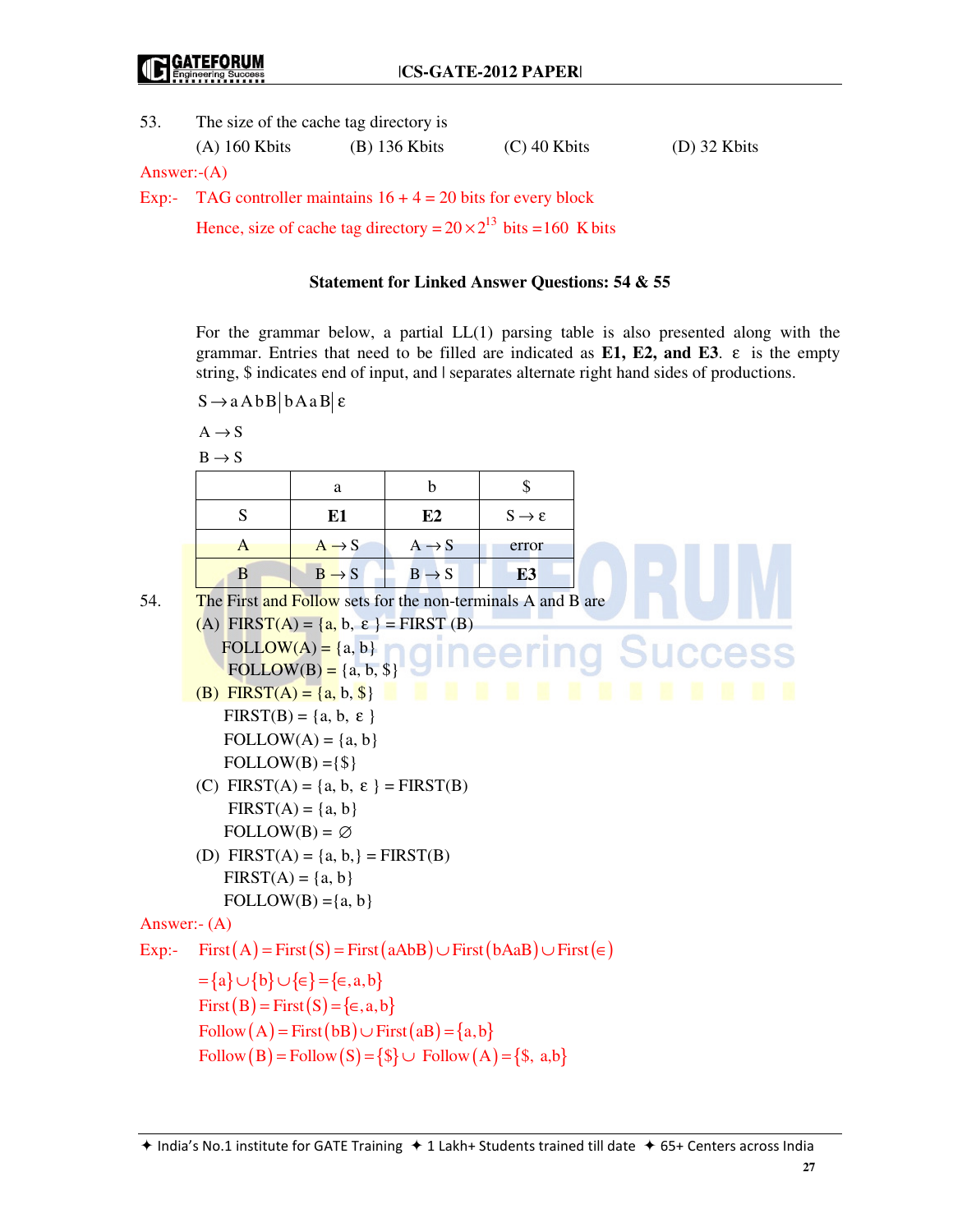| 55.            | The appropriate entries for E1, E2, and E3 are                     |                                                                                                  |                                                                                                                                              |  |                                                                       |                                                                                                                                                                                         |  |
|----------------|--------------------------------------------------------------------|--------------------------------------------------------------------------------------------------|----------------------------------------------------------------------------------------------------------------------------------------------|--|-----------------------------------------------------------------------|-----------------------------------------------------------------------------------------------------------------------------------------------------------------------------------------|--|
|                | (A) E1: $S \rightarrow aAbB$ , $A \rightarrow S$                   |                                                                                                  |                                                                                                                                              |  | (B) E1: $S \rightarrow aAbB$ , $S \rightarrow \varepsilon$            |                                                                                                                                                                                         |  |
|                |                                                                    | $E2: S \rightarrow bAaB, B \rightarrow S$<br>$E2: S \rightarrow bAaB, S \rightarrow \varepsilon$ |                                                                                                                                              |  |                                                                       |                                                                                                                                                                                         |  |
|                |                                                                    | $E3: B \rightarrow S$                                                                            |                                                                                                                                              |  | $E3: S \rightarrow \varepsilon$                                       |                                                                                                                                                                                         |  |
|                |                                                                    | (C) E1: $S \rightarrow aAbB$ , $S \rightarrow \varepsilon$                                       |                                                                                                                                              |  | (D) E1: $A \rightarrow S$ , $S \rightarrow \varepsilon$               |                                                                                                                                                                                         |  |
|                |                                                                    | $E2: S \rightarrow bAaB, S \rightarrow \varepsilon$                                              |                                                                                                                                              |  | E2: $B \rightarrow S$ , $S \rightarrow \varepsilon$                   |                                                                                                                                                                                         |  |
|                |                                                                    | E3: $B \rightarrow S$                                                                            |                                                                                                                                              |  | E3: $B \rightarrow S$                                                 |                                                                                                                                                                                         |  |
| Answer:- $(C)$ |                                                                    |                                                                                                  |                                                                                                                                              |  |                                                                       |                                                                                                                                                                                         |  |
| Exp:-          |                                                                    |                                                                                                  |                                                                                                                                              |  |                                                                       |                                                                                                                                                                                         |  |
|                |                                                                    | First $(S) = \{\in, a, b\}$ , Follow $(S) = \{\$, a, b\}$                                        |                                                                                                                                              |  |                                                                       |                                                                                                                                                                                         |  |
|                |                                                                    |                                                                                                  |                                                                                                                                              |  |                                                                       |                                                                                                                                                                                         |  |
|                | $\overline{S}$                                                     |                                                                                                  | $\begin{array}{c c}\n\text{a} & \text{b} & \text{\$} \\ \hline\nS \rightarrow aAbB & S \rightarrow bAaB & S \rightarrow \infty\n\end{array}$ |  |                                                                       |                                                                                                                                                                                         |  |
|                |                                                                    |                                                                                                  | $S \rightarrow \in$ $S \rightarrow \in$                                                                                                      |  |                                                                       |                                                                                                                                                                                         |  |
|                | $B \rightarrow S$ to be placed in LL(1) Parsing table as follows:- |                                                                                                  |                                                                                                                                              |  |                                                                       |                                                                                                                                                                                         |  |
|                | First $(S) = \{\epsilon, a, b\}$ , Follow $(B) = \{\$, a, b\}$     |                                                                                                  |                                                                                                                                              |  |                                                                       |                                                                                                                                                                                         |  |
|                |                                                                    | $B \mid B \rightarrow S$                                                                         | $\begin{array}{c c}\n\mathbf{b} & \mathbf{\$} \\ \hline\n\mathbf{B} \rightarrow \mathbf{S} & \mathbf{B} \rightarrow \mathbf{S}\n\end{array}$ |  |                                                                       |                                                                                                                                                                                         |  |
|                |                                                                    |                                                                                                  |                                                                                                                                              |  | Q. No. 56 - 60 Carry One Mark Each                                    |                                                                                                                                                                                         |  |
|                |                                                                    |                                                                                                  |                                                                                                                                              |  |                                                                       | <b>Idineering Success</b>                                                                                                                                                               |  |
| 56.            |                                                                    |                                                                                                  |                                                                                                                                              |  | units to be produced by the firm such that the profit is maximized is | The cost function for a product in a firm is given by $5q^2$ , where q is the amount of<br>production. The firm can sell the product at a market price of Rs.50 per unit. The number of |  |
|                |                                                                    | $(A)$ 5                                                                                          | $(B)$ 10                                                                                                                                     |  | $(C)$ 15                                                              | $(D)$ 25                                                                                                                                                                                |  |
| Answer:- $(A)$ |                                                                    |                                                                                                  |                                                                                                                                              |  |                                                                       |                                                                                                                                                                                         |  |
|                |                                                                    | Exp:                                                                                             |                                                                                                                                              |  |                                                                       |                                                                                                                                                                                         |  |
|                |                                                                    |                                                                                                  |                                                                                                                                              |  |                                                                       |                                                                                                                                                                                         |  |

P = 50q - 5q<sup>2</sup>  
\n
$$
\frac{dp}{dq}
$$
 = 50 - 10q;  $\frac{d^2p}{dq^2}$  < 0  
\n∴ p is maximum at 50 - 10q = 0 or, q = 5

Else check with options

57. Choose the most appropriate alternative from the options given below to complete the following sentence:

| Suresh's dog is the one |           | was hurt in the stampede. |          |
|-------------------------|-----------|---------------------------|----------|
| $(A)$ that              | (B) which | $(C)$ who                 | (D) whom |
| Answer:- $(A)$          |           |                           |          |

 $\star$  India's No.1 institute for GATE Training  $\star$  1 Lakh+ Students trained till date  $\star$  65+ Centers across India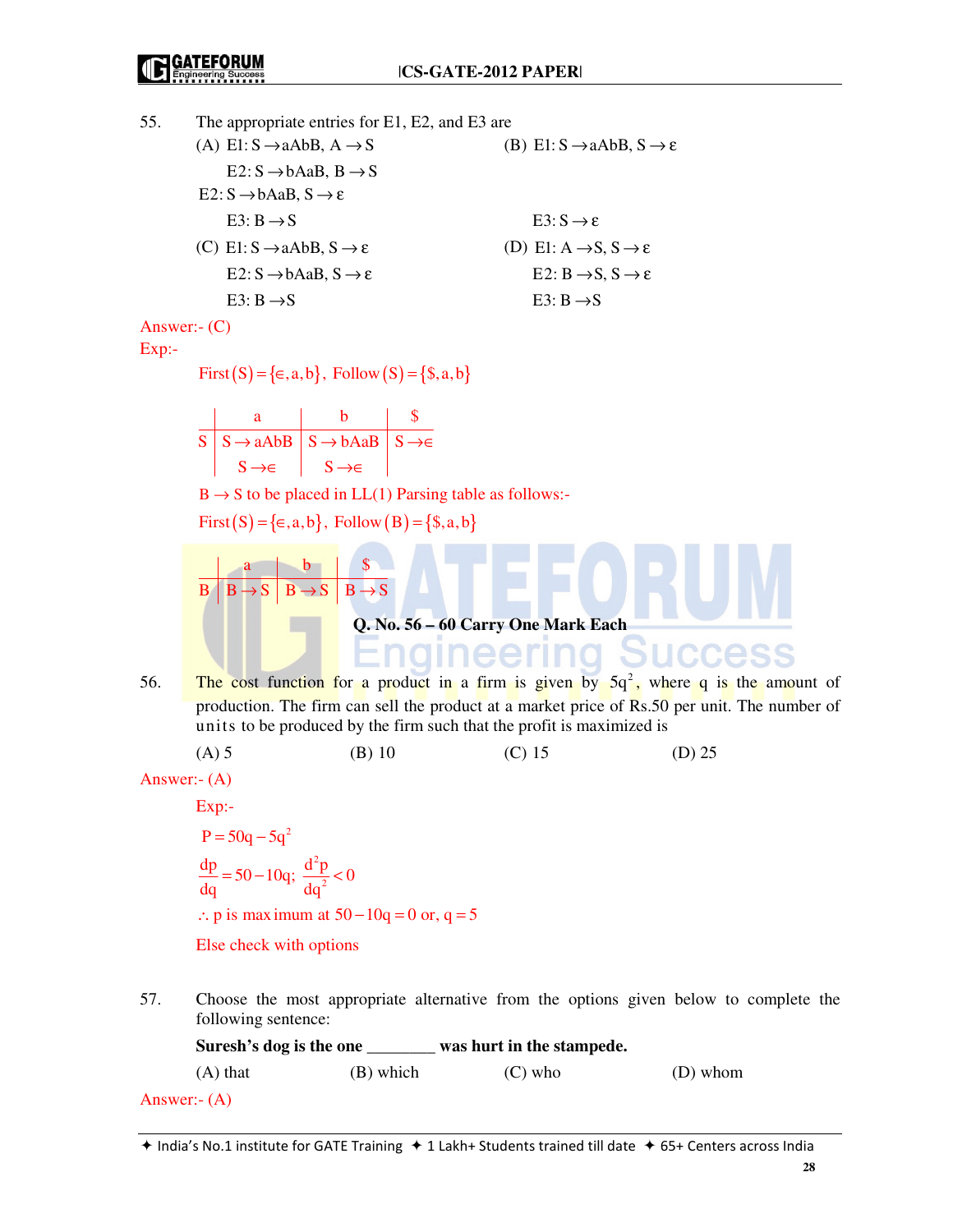- 58. Choose the grammatically **INCORRECT** sentence:
	- (A) They gave us the money back less the service charges of Three Hundred rupees.
	- (B) This country's expenditure is not less than that of Bangladesh.
	- (C) The committee initially asked for a funding of Fifty Lakh rupees, but later settled for a lesser sum.
	- (D) This country's expenditure on educational reforms is very less

### Answer:-(D)

59. Which one of the following options is the closest in meaning to the word given below? **Mitigate** 

| $(A)$ Diminish | (B) Divulge | (C) Dedicate | (D) Denote |
|----------------|-------------|--------------|------------|
|                |             |              |            |

Answer:- (A)

60. Choose the most appropriate alternative from the options given below to complete the following sentence:

| <b>Despite several</b>              | the mission succeeded in its attempt to resolve the conflict. |                |                 |  |
|-------------------------------------|---------------------------------------------------------------|----------------|-----------------|--|
| $(A)$ attempts                      | (B) setbacks                                                  | $(C)$ meetings | (D) delegations |  |
| Answer:- $(B)$                      |                                                               |                |                 |  |
| Q. No. 61 – 65 Carry Two Marks Each |                                                               |                |                 |  |

- 61. Wanted Temporary, Part-time persons for the post of Field Interviewer to conduct personal interviews to collect and collate economic data. Requirements: High School-pass, must be available for Day, Evening and Saturday work. Transportation paid, expenses reimbursed. Which one of the following is the best inference from the above advertisement? (A) Gender-discriminatory (B) Xenophobic
	- (C) Not designed to make the post attractive (D) Not gender-discriminatory

## Answer:- (C)

Exp:- Gender is not mentioned in the advertisement and (B) clearly eliminated

62. Given the sequence of terms, AD CG FK JP, the next term is

```
(A) OV (B) OW (C) PV (D) PW
Answer:- (A)<sub>+2</sub>
Exp:- 
      AD , CG , FK , JP+2 +3 +4 +5+3 +4 +5 +6
```
- 63. Which of the following assertions are CORRECT?
	- P: Adding 7 to each entry in a list adds 7 to the mean of the list
	- Q: Adding 7 to each entry in a list adds 7 to the standard deviation of the list
	- R: Doubling each entry in a list doubles the mean of the list